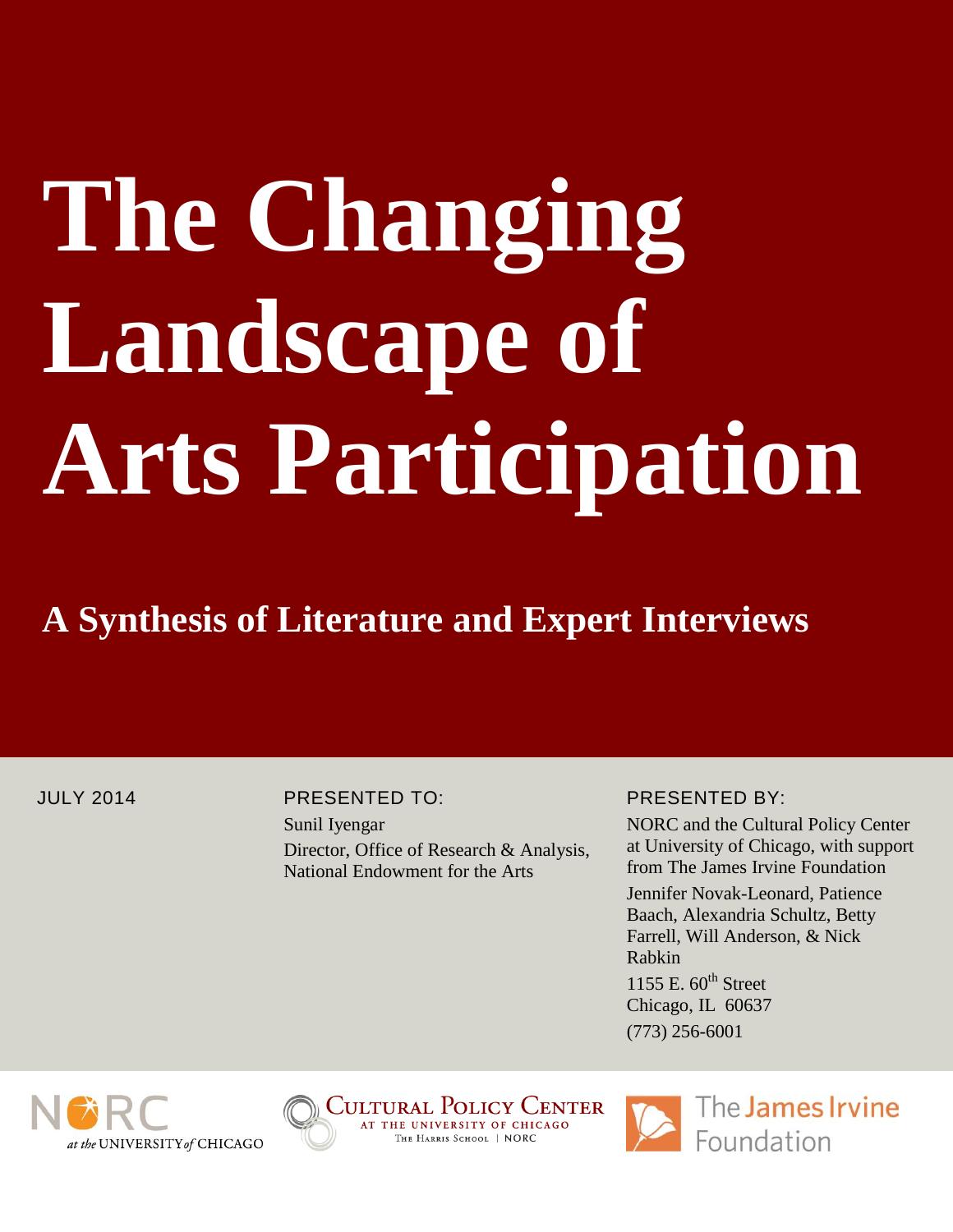# **Table of Contents**

| The Fuzzy Concepts of "Arts participation" & "cultural participation"5 |  |
|------------------------------------------------------------------------|--|
|                                                                        |  |
|                                                                        |  |
|                                                                        |  |
|                                                                        |  |
|                                                                        |  |
|                                                                        |  |
|                                                                        |  |
|                                                                        |  |
|                                                                        |  |
|                                                                        |  |
|                                                                        |  |
|                                                                        |  |
|                                                                        |  |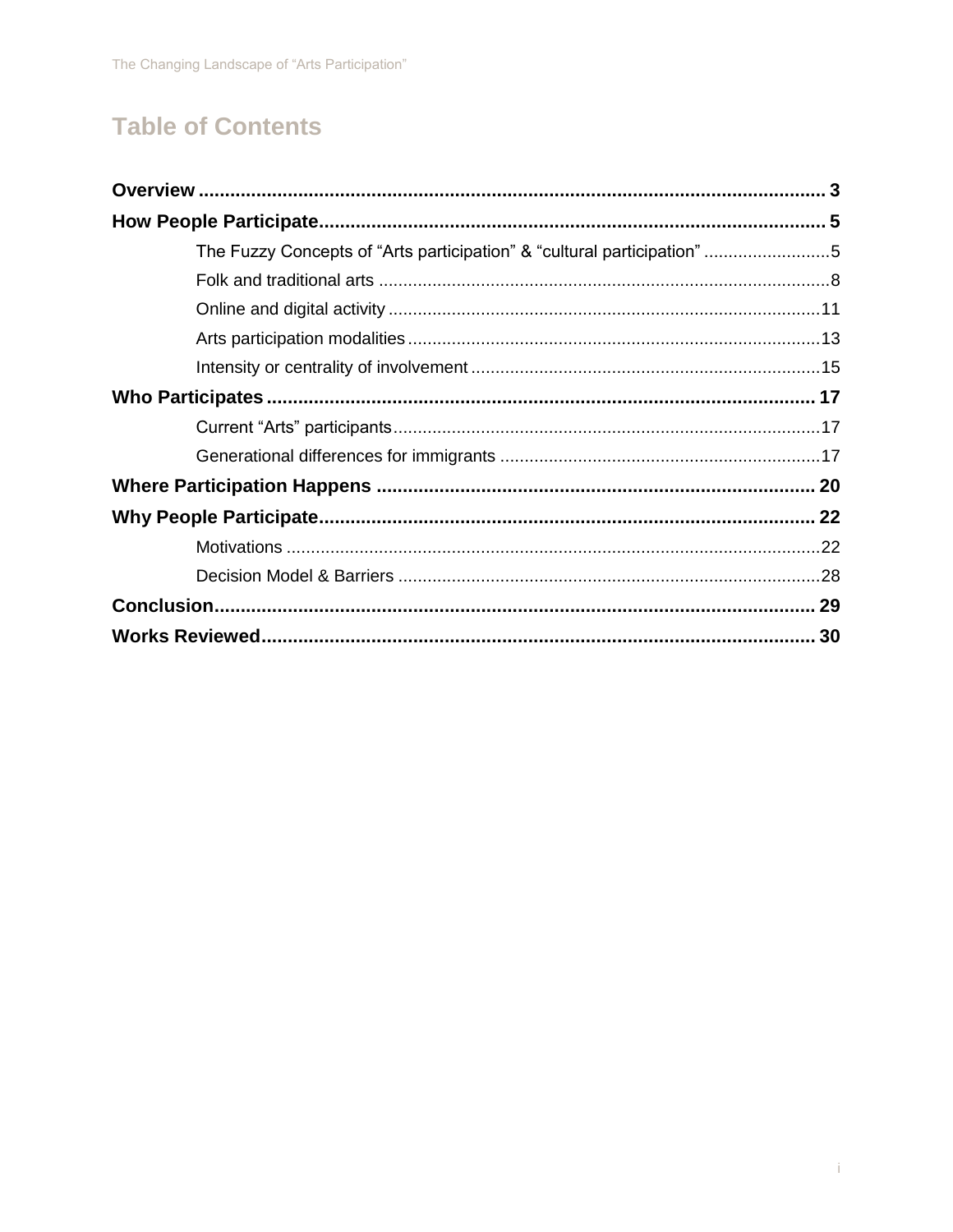# **Acknowledgements**

This report was originally developed by NORC at the University of Chicago in Spring 2013 with support from The James Irvine Foundation during the design phase of the *California Survey of Arts & Cultural Participation*. The report was adapted by the Cultural Policy Center at the University of Chicago, a joint program of the Harris School of Public Policy and NORC, for publication by the National Endowment for the Arts. The NORC/Irvine team is grateful to the NEA for their continued, open conversations about the opportunities for advancing means of measuring and understanding arts participation, and we hope that this report contributes to further public discourse on this important topic at a critical time of change within the cultural sector.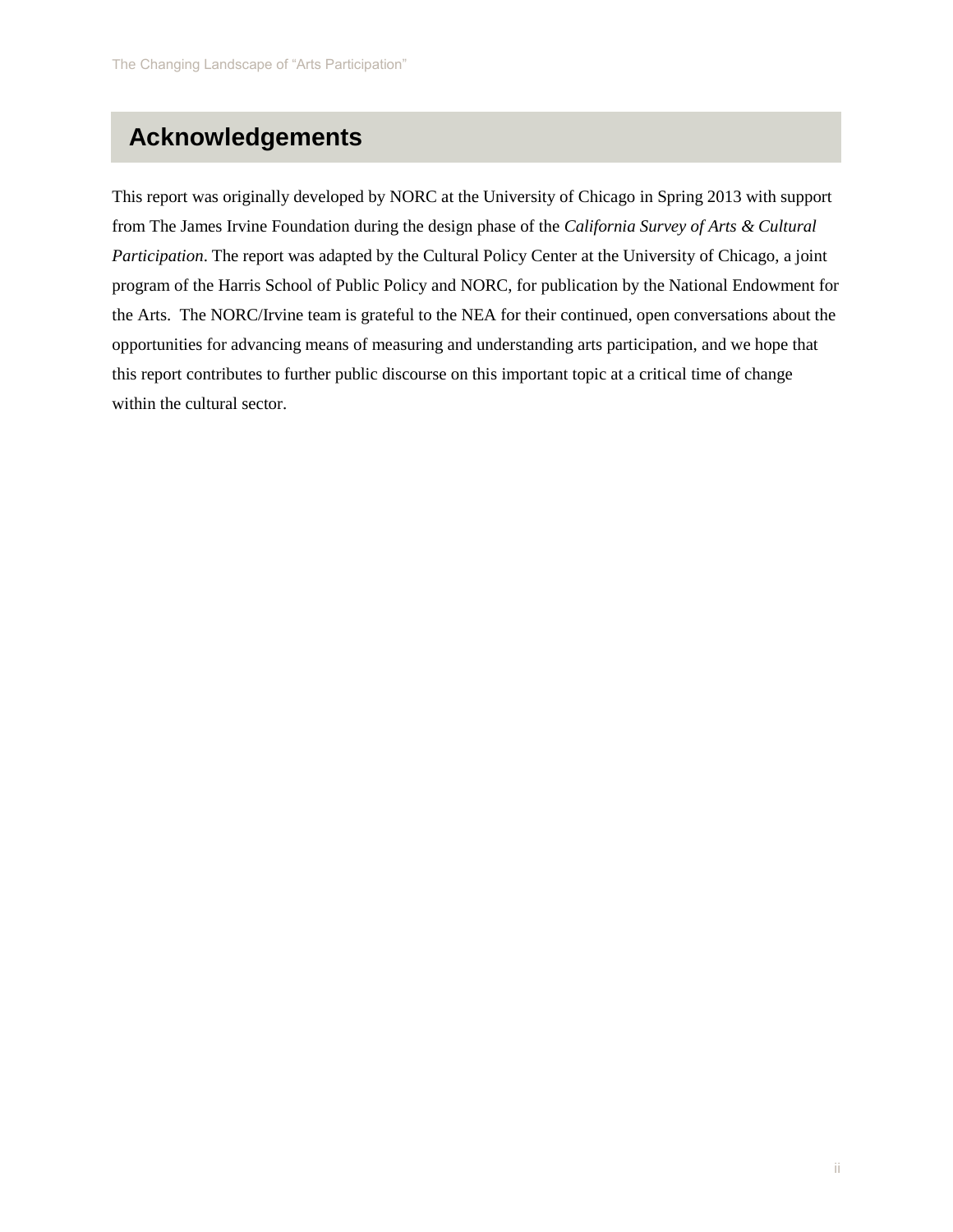# **Overview**

The 21<sup>st</sup> century cultural landscape is undergoing dramatic change. Social forces driving this change are the U.S. population's historic demographic transformation to becoming a majority-minority society; rapid evolution in technological capabilities making more forms of artistic expression and culture more accessible than ever before and enabling new forms of expression; and new expectations about work, leisure, and opportunities for self-expression and engagement. The cultural sector is a complex ecosystem made up of the commercial arts, the nonprofit professional arts, and the creative, expressive and cultural practices that people engage in every day. Yet, over the past several decades, arts participation has largely been measured as consumption—via ticket and product sales, and as numbers of people attending events. A downward trend in the rate of adult attendance at benchmark arts events continued into 2012, based on findings from the National Endowment for the Arts's 2012 Survey of Public Participation in the Arts. However, there is national, regionally-based and international recognition that the nonprofit arts field needs a much broader lens than *arts-participation-as-measuredby-attendance* in order to understand the tastes and choices of contemporary cultural audiences. Analyzing *cultural participation*, broadly defined, demands a holistic perspective that includes consideration of a wide array of professional and avocational arts, creative and cultural activity, people, places and organizations (Kreidler and Trounstine, 2005, 6-7; Markusen, 2011, 2; Stern and Seifert, 2005, 8).

A broadened lens of *cultural participation* demands new tools, as recognized in a recent UNESCO report:

"We are currently observing big changes and the rise of new cultural paradigms and behaviour, armed with a set of research tools elaborated in the last century and adapted to analyse social life through a well-defined taxonomy that is every year less adequate for helping our understanding." (UNESCO, 2012, 12)

The shift in the cultural landscape now underway requires a fundamental reconceptualization of cultural forms, modes of interaction, sites of engagement, and actors. This is a critical moment for taking stock of the field and for posing new questions:

- *What are the many artistic, creative and aesthetic forms that people engage in?*
- *How can we understand and describe the multiple dimensions and variations in experiences, settings, contexts and motivations for how individuals engage in this broad domain of activity?*
- *How can the many dimensions and nuances of such activity be appropriately and effectively captured in a short survey instrument?*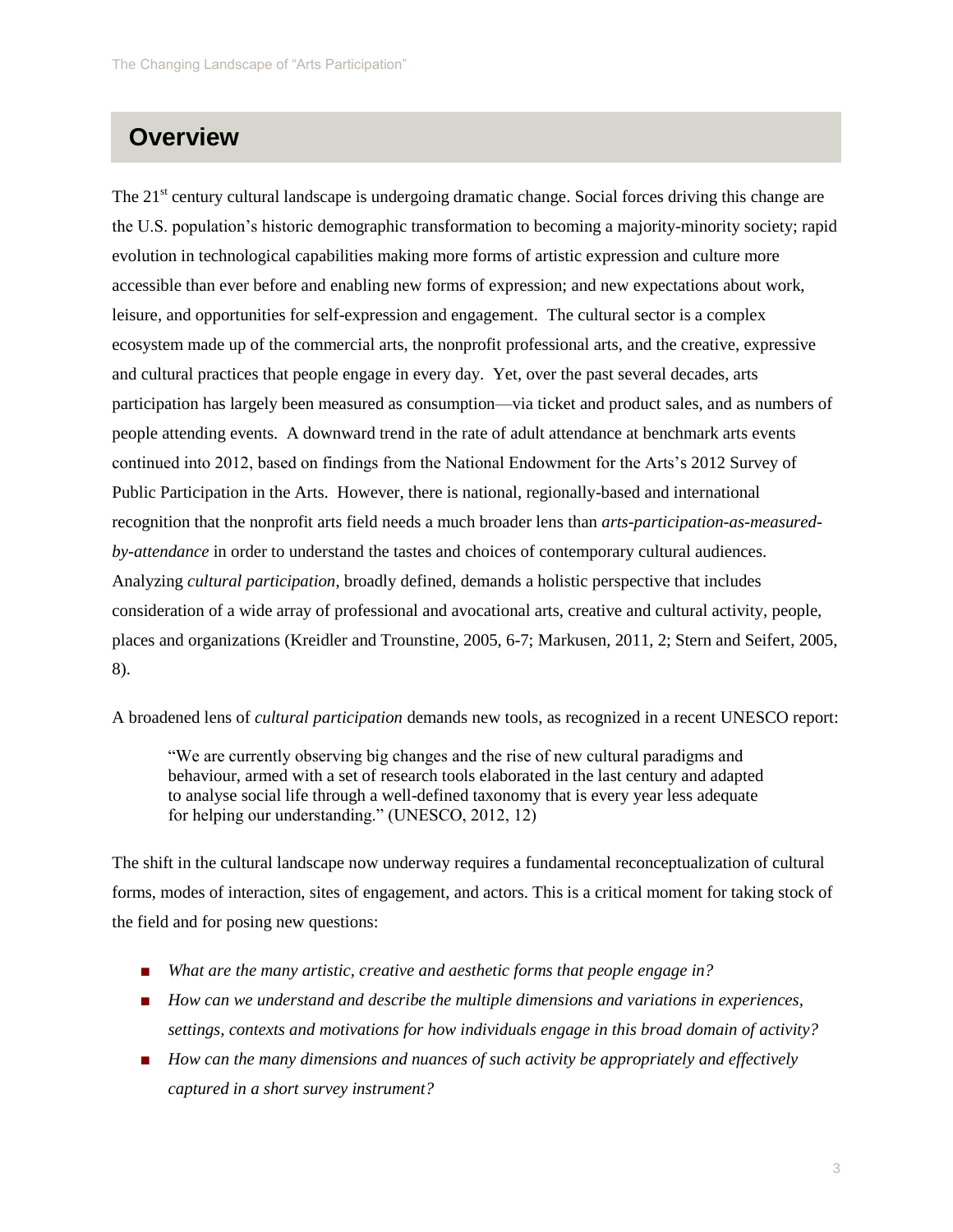This report provides an overview of theoretical issues concerning:

- **How people participate**, both in terms of what activities should be included within the larger, ecological domain of artistic and cultural activity, and the manner and degree of people's involvement with them
- **Who** participates

l

- **Where** participation happens
- **Motivations and barriers** to participation

This report is informed by a review of academic and grey literature and expert interviews. A substantial portion of literature reviewed employed an anthropological, ethnographic or sociological approach to documenting and studying communities in California in an effort to identify activities that are artistically and culturally meaningful—both in terms of heritage-based and folk traditions specific to communities that reflect the state's diverse population. This report was originally developed by NORC at the University of Chicago with support from The James Irvine Foundation during the design phase of the *California Survey of Arts & Cultural Participation.* California is already home to a majority-minority population and is leading the nation's shift in this demographic direction. This review of literature is therefore oriented to understanding the "cultural frames" of various socio-demographic communities and to unpacking the many dimensions—meanings, settings, and social context—related to this domain of cultural participation. An especially important component of the expanded analysis is related to the evolving online and digital activity that enables the production, consumption, promotion and support of artistic activity.<sup>1</sup>

<sup>&</sup>lt;sup>1</sup> Jennifer Novak-Leonard and Nick Rabkin conducted interviews with: Jeff Chang, Executive Director of the Institute for Diversity in the Arts + Committee on Black Performing Arts at Stanford University; Amy Kitchener, Executive Director, Alliance for California Traditional Arts; Bill Ivey, Director of the Vanderbilt University US-China Center for Education and Culture and a former NEA chairman; David Mas Masumoto, writer and farmer based in Del Rey, CA; Hugo Morales, Executive Director and co-founder of Radio Bilingüe Inc.; Daniel Sheehy, Curator and Director, Smithsonian Folkways.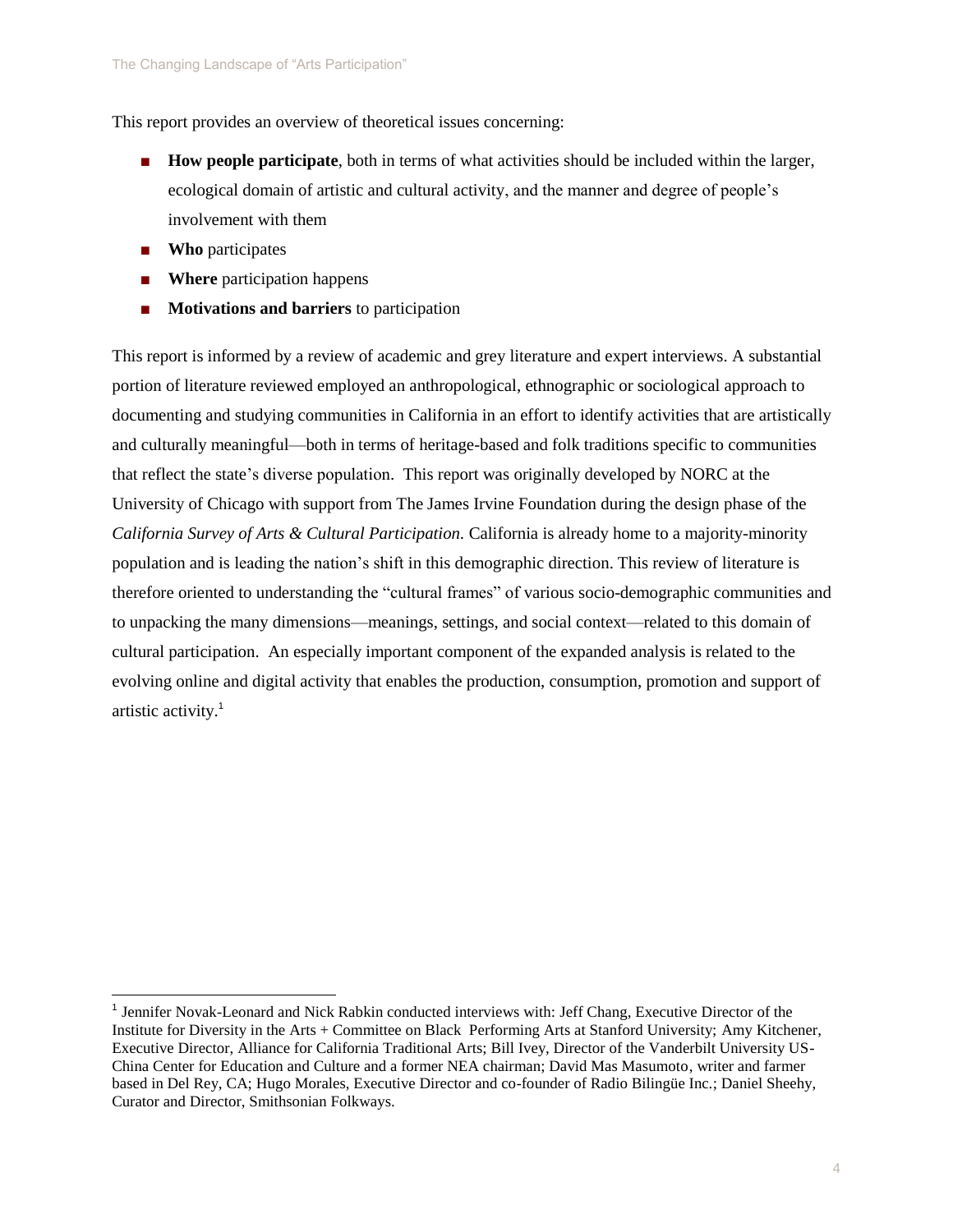# **How People Participate**

# **The Fuzzy Concepts of "Arts participation" & "cultural participation"**

Music, visual arts, dance, and narrative-based art forms are all means of expression. However, there is not always a consensus about what constitutes art or creative expression, about what is broadly cultural, and about what is relevant for measurement purposes.

Taking a broad perspective, UNESCO in 2001 defined culture as "the set of distinctive spiritual, material, intellectual and emotional features of society or a social group, that encompasses, not only art and literature, but lifestyles, ways of living together, value systems, traditions and beliefs" (UNESCO, 2001).

Kreidler and Trounstine (2005) offer a conceptual model for describing the cultural ecosystem that can serve as an initial guide for thinking about the nature of "arts participation." Their model includes arts, as defined by broad consensus and anchored by the professional production and delivery of those arts, as its narrowest lens. But the model also broadens to describe participatory activity that, in its widest aperture, includes cultural literacy—"the fluency in traditions, aesthetics, manners, customs, language and the arts, and the ability to apply critical thinking and creativity to these elements" (6).

Significant efforts have been made by cultural policy makers and researchers to define "what counts" as artistic and/or cultural activity. The European Statistical System Network for Culture (ESSnet-Culture) has detailed cultural domains of activity and dimensions in an elaborate structure to define what counts. Specifically, they build on the tenets that cultural activities are:

- "Related to notions of cultural expressions" and
- **•** "Rooted in creation and communication through symbols" (ESSnet 2012, 42)<sup>2</sup>

ESSNet-Culture developed ten cultural domains, eight<sup>3</sup> of which they suggest are relevant for "participation" statistics (UNESCO 2012, 17):

- 1. Heritage including Museums, Historical places, Archaeological sites, Intangible heritage (e.g., language)
- 2. Archives

l

<sup>&</sup>lt;sup>2</sup> ESSnet also develops tenets specific to market-based activity, such as activities leading to intellectual property rights.

<sup>&</sup>lt;sup>3</sup> Advertising and architecture are the two domains suggested as not pertinent to "participation" measures.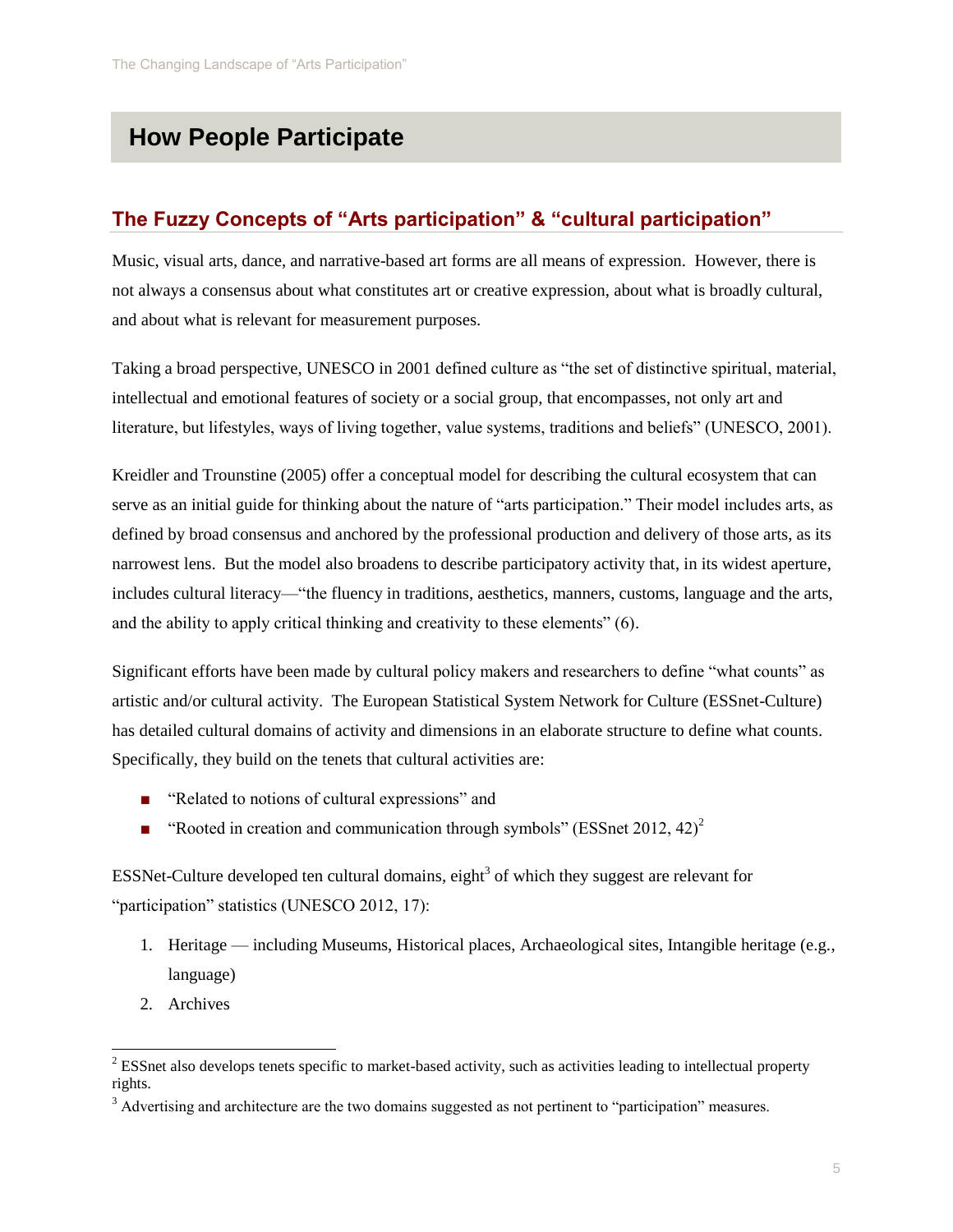- 3. Libraries
- 4. Book & Press
- 5. Visuals arts Plastic arts, Photography, Design)
- 6. Performing arts Music, Dance, Drama, Combined arts and other live show
- 7. Audiovisual & Multimedia Film, Radio, Television, Video, Sound recordings, Multimedia works, Videogames
- 8. Art crafts

UNESCO (2012, 16-17) defines relevant cultural domains as:

- 1. Cultural and Natural Heritage
- 2. Performance and Celebration
- 3. Visual Arts and Crafts
- 4. Books and Press
- 5. Audio-visual and Interactive Media
- 6. Design and Creative Services

And they identify four "transversal" domains that cut across those listed above:

- Intangible Cultural Heritage
- Education & Training
- Archiving & Conservation
- Equipment & Supporting Materials

The degree to which the term "art" resonates with individuals varies greatly, despite more general consensus about being involved in artistic creation and practices. Lena and Lindemann (2014) have found that even individuals who earned arts degrees and have been or are employed in the creation of artistic work do not necessarily self-identify as artists. They suggest that some level of embeddedness be it emotional, physical, or another form—in the "art world," formally defined, is fundamental to selfidentifying with artistic endeavors. This was echoed by one of our interviewees:

*I'm a writer. For a long time I thought of myself as a journalist, not an artist. Then I won a USA Artists award. But I've always been around the arts and creative[people]. That is what I write about, but I always felt like writing about them was not art. But now I do...This feeling of being part of a network. I'm lucky to have those moments every day. Occasionally you have some ecstatic moments.* (interview with Jeff Chang [paraphrased], April 12, 2013)

Self-identifying as an artist or creative person can also be grounded by one's own social networks and shared values and perspectives. For example, another of our interviewees, David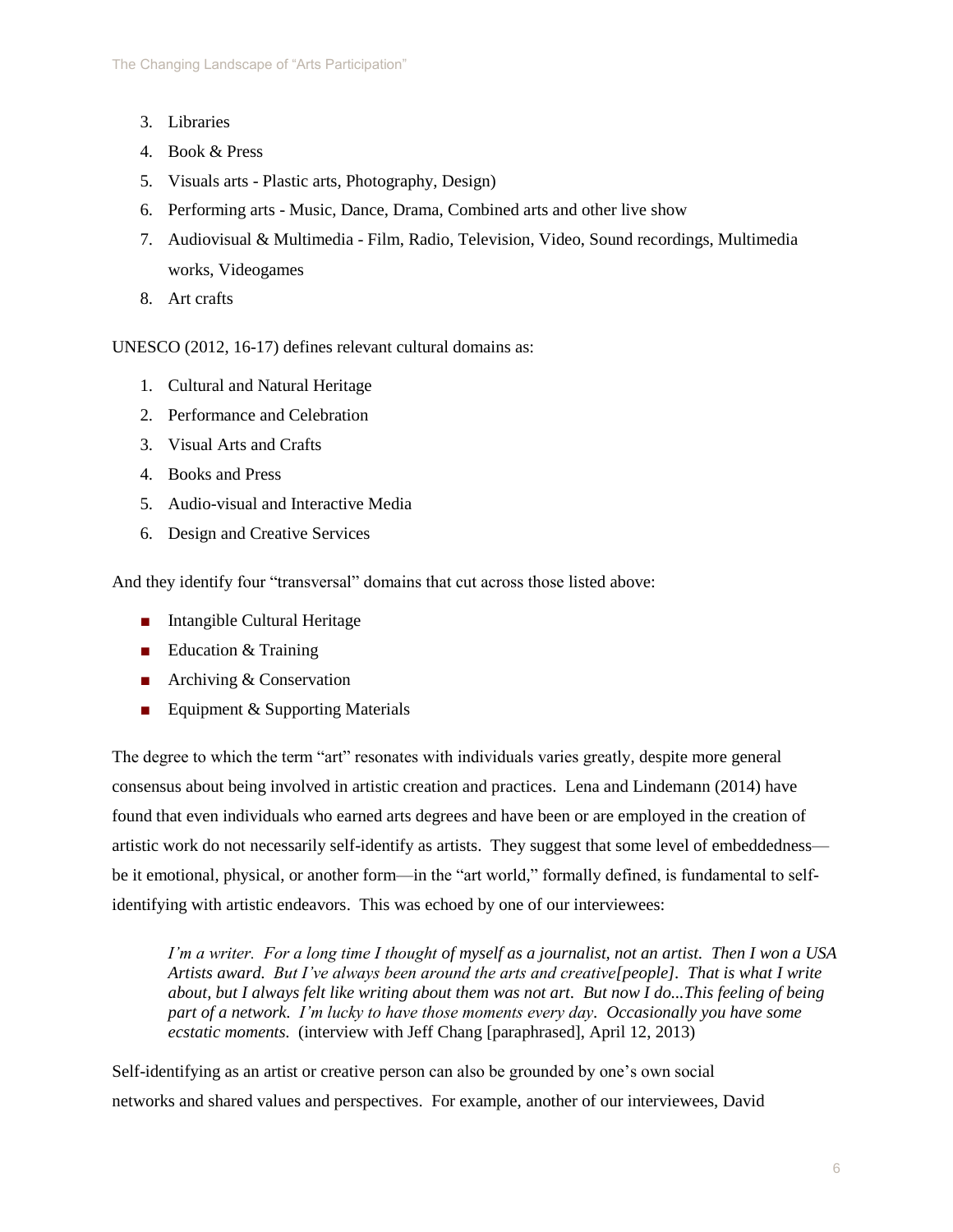Mas Masumoto, said that he feels he is part of the local *creative economy* that is fueled by daily conversations and interactions (interview [paraphrased], April 3, 2013).

Lena and Lindemann (2014) emphasize the important role terminology plays for policy and measurement. They ask, for example, if a survey researcher is more interested in capturing the attention of people who identify themselves with "arts" or people who identify with aesthetically creative and expressive activity.

As a practical example, the Alliance for California Traditional Arts<sup>4</sup> (ACTA) does not put out "calls for artists," since they found that the individuals the Alliance thought of as primary candidates for their calls may not self-identify with the term "artist". Instead, ACTA has found that variations on the term "culture" resonate more strongly with their targeted communities. ACTA has found that many of the people they work with, although intensely involved in traditional arts, do not self-identify as "artists" but rather as individuals wanting to preserve or celebrate their cultural practices: "People often talk about keeping culture alive [through] teaching—about an active process of preservation" (interview with Amy Kitchener, April 9, 2013). A key insight for broadening an understanding of cultural participation is that networks and social circles are influential in terms of self-identification, activities undertaken, and taste development.

*I try to not use the word art; it's a misnomer because of the specific cultural baggage it carries. If you use that term, then you'll start the conversation off on the wrong foot. I like Bill Ivey's term expressive lives; many cultures don't have the word art. David Warren, historian of North American Indians and Latin American indigenous people and member of the Santa Clara Pueblo, talks about how the closest term for art is the word for "good work"… For a lot of people, art is just part of culture, I find this especially true for young people. It's a lifestyle, in a deeper sense – how you think, what you value and how you express yourself and express yourself as part of group.* (interview with Daniel Sheehy [paraphrased], April 17, 2013)

*"Arts participation" has come to mean "attendance at performances and exhibitions:" it's no longer a useful term at all from the perspective of the ways people actually engage art.* (interview with Bill Ivey [paraphrased], April 17, 2013)

Because the term "arts participation" for many people implies the consumption of Western, canonical artistic forms, capturing a broader range of cultural participation will require new terminology that includes a far broader range of activities.

l

<sup>4</sup> [www.actaonline.org](http://www.actaonline.org/)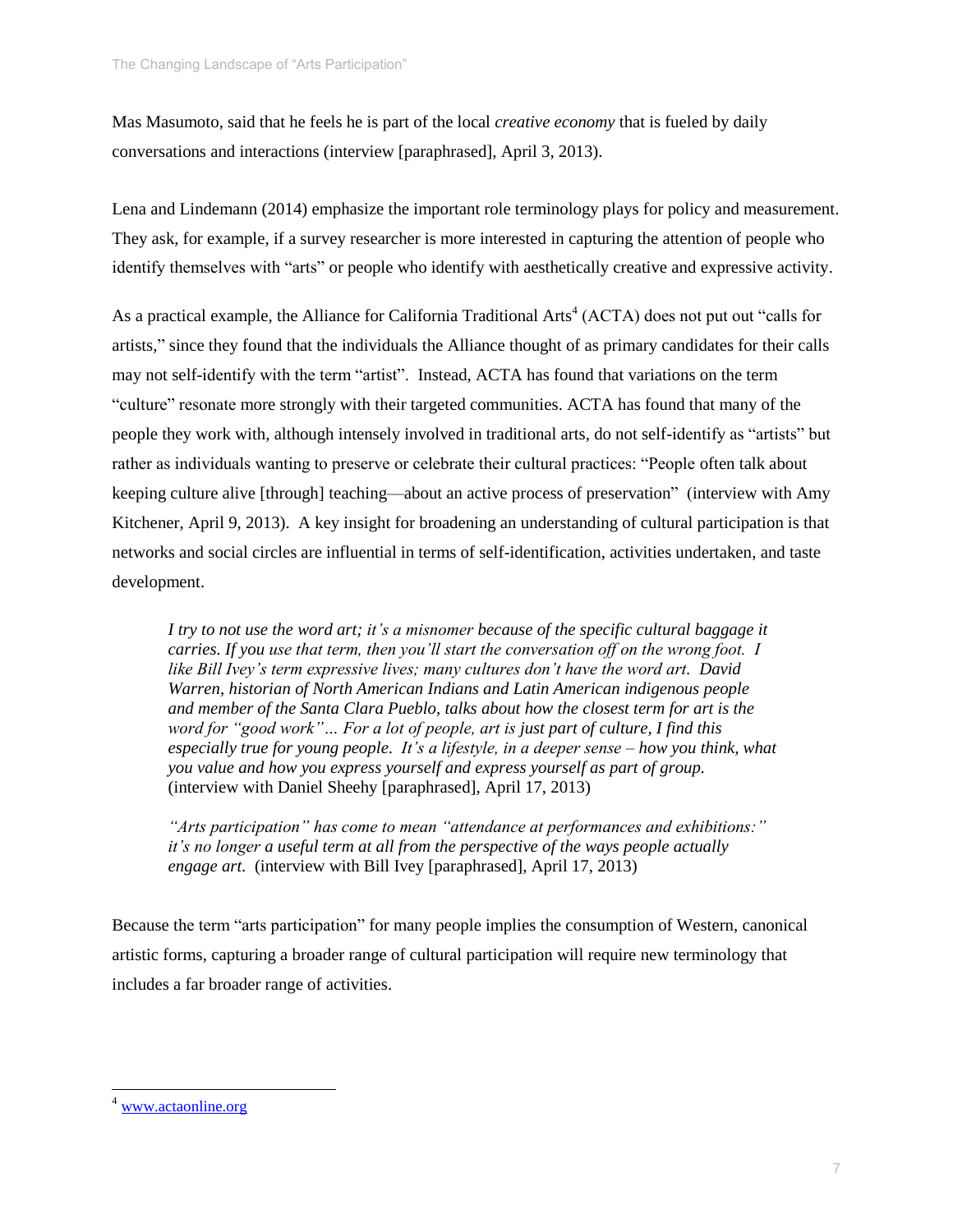### **Folk and traditional arts**

For a number of years, researchers have been aware of the large number and variety of "folk" arts in which Americans take part, although it seems that there has been an attempt only recently to include these activities under the umbrella of "arts participation." Folk, or "traditional," cultural experiences tend to revolve around heritage activities, such as traditional music and dance, performing indigenous rituals, and learning a community-specific craft, to name a few examples.<sup>5</sup> Recent studies undertaken to account for these otherwise overlooked activities have indicated that the folk arts play a crucial role in strengthening racial and ethnic social identities within specific communities in the U.S.

Folk art activity continues to slip under the radar of arts participation studies because these experiences often take the form of unincorporated arts or informal arts, which is to say that they are among the many activities that do not take place in conjunction with a nonprofit or commercial organization (Peters and Cherbo, 1998; Wali et al., 2002). For example, an important part of Hmong expressive culture in the San Joaquin Valley in California is the funeral ceremony that involves playing the qeej, a reeded bamboo mouth organ, which is played to guide the spirit of the deceased through its journey to the spirit world. This instrument is used at ceremonial, as well as public celebratory occasions throughout the year (interview with Amy Kitchener, April 9, 2013).

Many of the folk arts are practiced within a specific community in order to celebrate heritage; they are passed down to younger generations by family and other group members, thereby keeping these activities away from the domain of formal agencies, non-profit or otherwise (Peterson, 1996). By virtue of being largely independent of established institutions, folk art groups are often not considered for major funding or for any funding at all. Folk arts have also been missing from previous measurements of the health of U.S. arts organizations and cultural participation because they have yet to be included on major survey instruments with the intent of capturing the breadth and depth of public engagement in these activities. Peters and Cherbo project that, instead of only 57.9 percent of Americans appearing to participate in arts and culture experiences, as reported in the 1992 NEA Survey of Public Participation in the Arts, we would have seen approximately 95 percent engagement in arts and culture by adults that year had these "unincorporated arts" been included on the SPPA and similar surveys (Peters and Cherbo, 1998, 123).

In addition to the identification and recognition of types of folk art activities prevalent today, studies have found that these experiences play a vital role in strengthening social bonds within a community, as well as carrying traditions into the present. Practicing a traditional art within one's own community has been

<sup>&</sup>lt;sup>5</sup> Se[e http://www.actaonline.org/content/find-artists-communities](http://www.actaonline.org/content/find-artists-communities) for examples of California based traditional arts groups.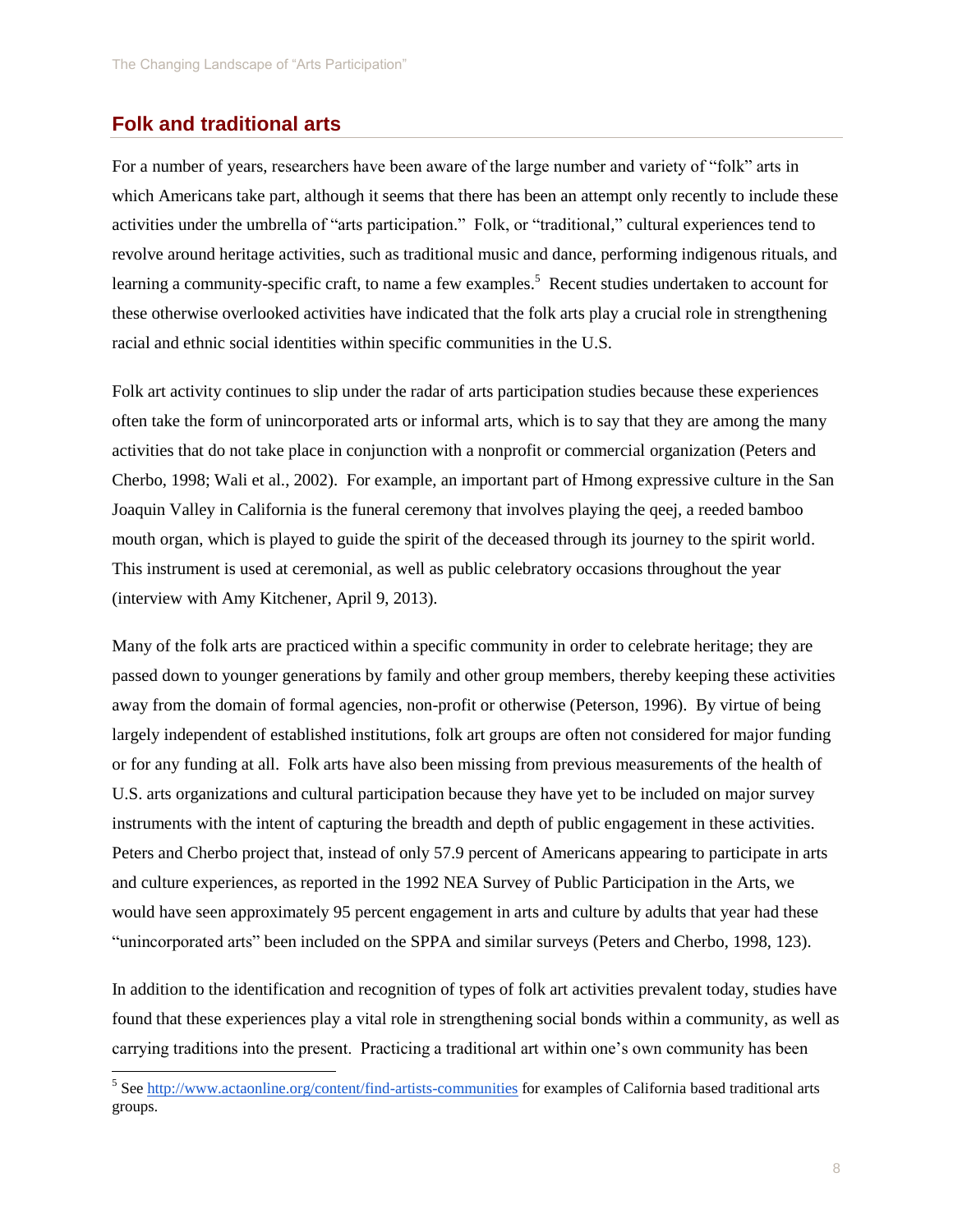demonstrated to help sustain a "community of memory" for the corresponding racial or ethnic group (Peterson, 1996, 14). When traditional music and dance are passed down to a younger generation of heritage group members, for example, the transfer of knowledge and expression of community identity inherent in such activity serves to strengthen social bonds within the specific heritage group (Peterson, 1996). On an individual level, connecting with one's racial or ethnic group via engagement in relevant folk arts is a powerful means of cultivating ethnic pride and a sense of social belonging (Salazar, 2011; Wallingford, 2010). The passing down of knowledge from older to younger generations in the form of folk arts and cultural experiences also has the effect of helping that community to negotiate their place in present-day America. By continuing an indigenous tradition in what may be a relatively new home for a given racial or ethnic group, younger generations are bridging the gap between practices previously carried out in their ancestral homeland and what may be the recent establishment of community social networks in the U.S. (Elkin, 2007; Cannon, 2005). Bill Ivey, former NEA Chairman, has argued that both "heritage" and "voice" are critical dimensions of participation.

> *When categorizing creative, participatory practices, I have some confidence in the dichotomy of motivation between "heritage" on one hand, and "voice" on the other. People get involved in creative practices to satisfy both needs -- "heritage" to be part of history, continuity, and community; "voice" to stand apart as individuals, expressing a unique personality and vision. Every creative context is unique: Artistry in a Native American community might emphasize heritage, while creative work among New York City painters might be mostly about voice; but ultimately a meaningful expressive life requires a measure of both.* (interview with Bill Ivey [paraphrased], April 17, 2013)

Folk arts can also impact people outside the heritage group from which the activity in question originated. As it has been discovered in multiple studies, engagement in traditional arts and culture can have the effect of bringing people of different racial and ethnic backgrounds together around the same experience, resulting in new social connections. In many cases, people who have a mutual interest in learning a specific instrument or watching performances of a particular musical genre often find themselves among others outside their immediate social or heritage community. For example, students of the North Indian tabla drum tend to be a mix of people of both Indian and non-Indian descent, though people of both backgrounds learn under a native tabla "guru," or teacher (Nuttall, 2010). Both parties share in the experience of learning the instrument itself, as well as North Indian "ways of thinking" in the course of their apprenticeship (Nuttall, 2010, 5). Similarly, *Bals de maiso*n—celebrations that take place in domestic spaces with a focus on Creole music, food, and social dance—which originated in the California Bay Area as events with exclusively Creole attendance, have since expanded to include a broader range of participants from other backgrounds. The gradual shift in the nature of these events can be attributed to an outgrowth of dance lessons, music groups, and social clubs related to Creole music and culture in the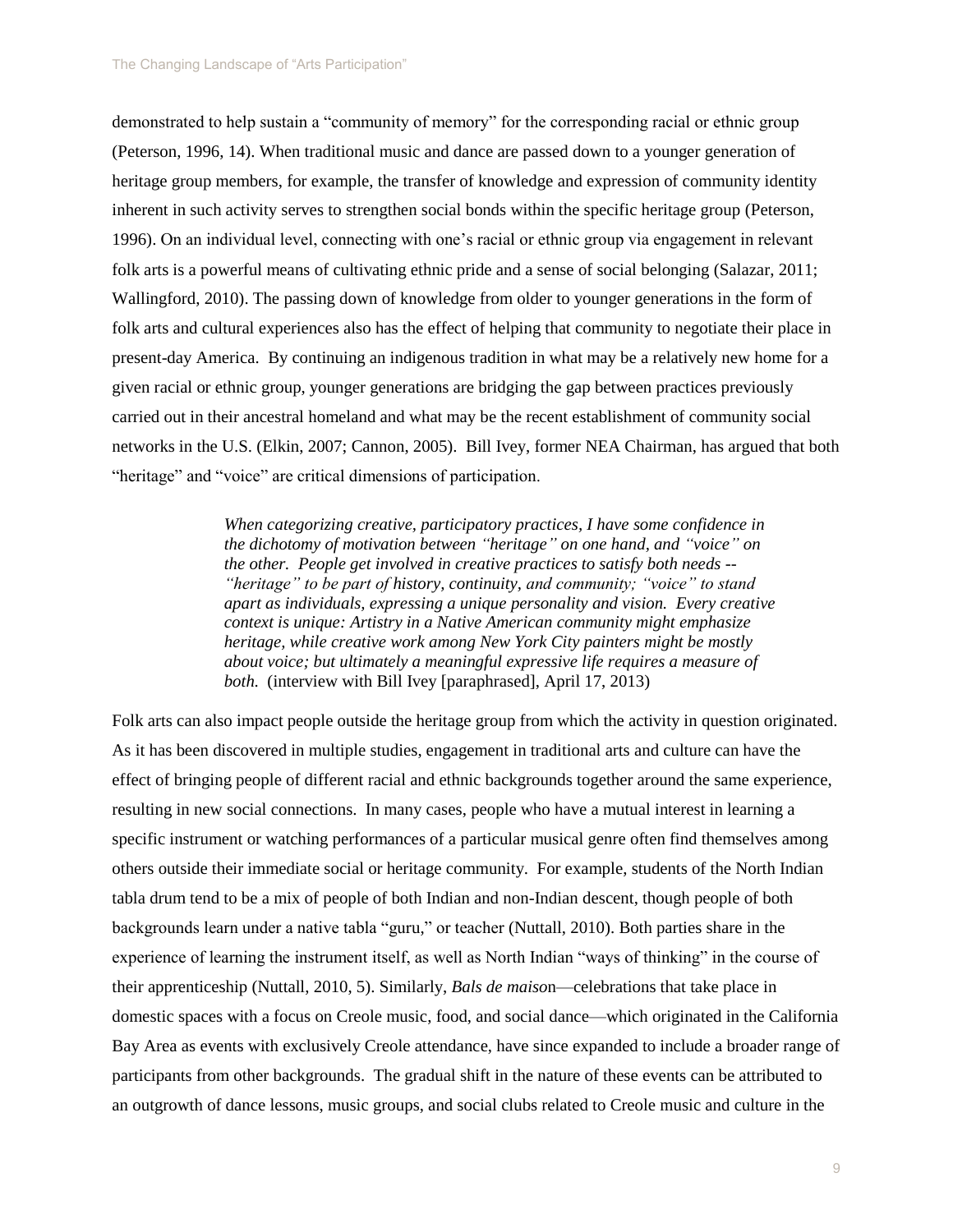area that draw people from other social groups to *Bals de maison* (DeWitt, 2009, 19). Beyond making connections over a specific shared interest, the variety of activities offered at outdoor festivals in the U.S. attracts a crowd from diverse racial and ethnic backgrounds to the same experience (Rosenstein, 2010 (a) (b). Many outdoor festivals are hosted in order to celebrate the art and culture of a specific heritage group. However, the variety of activities offered at these events—music, dance, visual art—acts as a draw for people from all over a given region, thus connecting people who may not normally interact with each other within the same space.

In their ability to bring people of various backgrounds together, folk arts generally make less of a distinction between "artists" and audience. These activities might draw a more diverse crowd of participants at outdoor festivals because the social character of these events erases the expectation that attendees sit in silence while watching a performance. Many festivals also feature educational opportunities wherein attendees can learn a skill from professional artists, as seen in the case of performance workshops at Mariachi festivals in California (Rosenstein, 2010(a) (b); Salazar, 2011, 195). Folk arts tend to blur the line between artists and non-artists, as they are often passed down to newer generations within a specific heritage, allowing young people to learn an art form through observation of and working alongside elders or more experienced practitioners. This pattern seems to occur in both folk music and visual arts and crafts: learning how to construct rap lyrics by observing battles (Alim et al., 2011), developing drumming skills through playing alongside a master player (Nuttall, 2010), and spending time with family members in order to learn basket weaving or needlework (Chavez, 2012; Peters and Cherbo, 1998; Peterson, 1996; Baach, 2010). All of these activities demonstrate a crucial aspect of folk art traditions: the lack of distinction between artist/performer and audience.

Although no amount of research can fully elucidate the true variety and scope of folk art activity that occurs in the U.S. today, several studies have found that the majority of such experiences involve learning and performing heritage music and visual arts and crafts. Festivals that foreground heritage music and craft activities have been found to be major areas of participation for people who identify with various racial and ethnic communities (Rosenstein, 2010 (a) (b)). Singing heritage songs and playing traditional instruments for practice and/or performance have often played a central role in perpetuating community traditions and are commonly found at cultural festivals. Several of such "unincorporated" music and verbal arts have been the focus of recent studies: Mariachi festivals and music workshops in southern California (Salazar, 2011; Peterson, 1996), learning the North Indian tabla drum (Nuttall, 2010), the rap battle phenomenon in Los Angeles (Alim et al., 2011), Creole music "jam sessions" and home performances in the California Bay Area (DeWitt, 2009), and poetry slams and open-mic nights (Vernon, 2010) represent just a few examples of this kind of activity taking place in the U.S. at present. Crafts and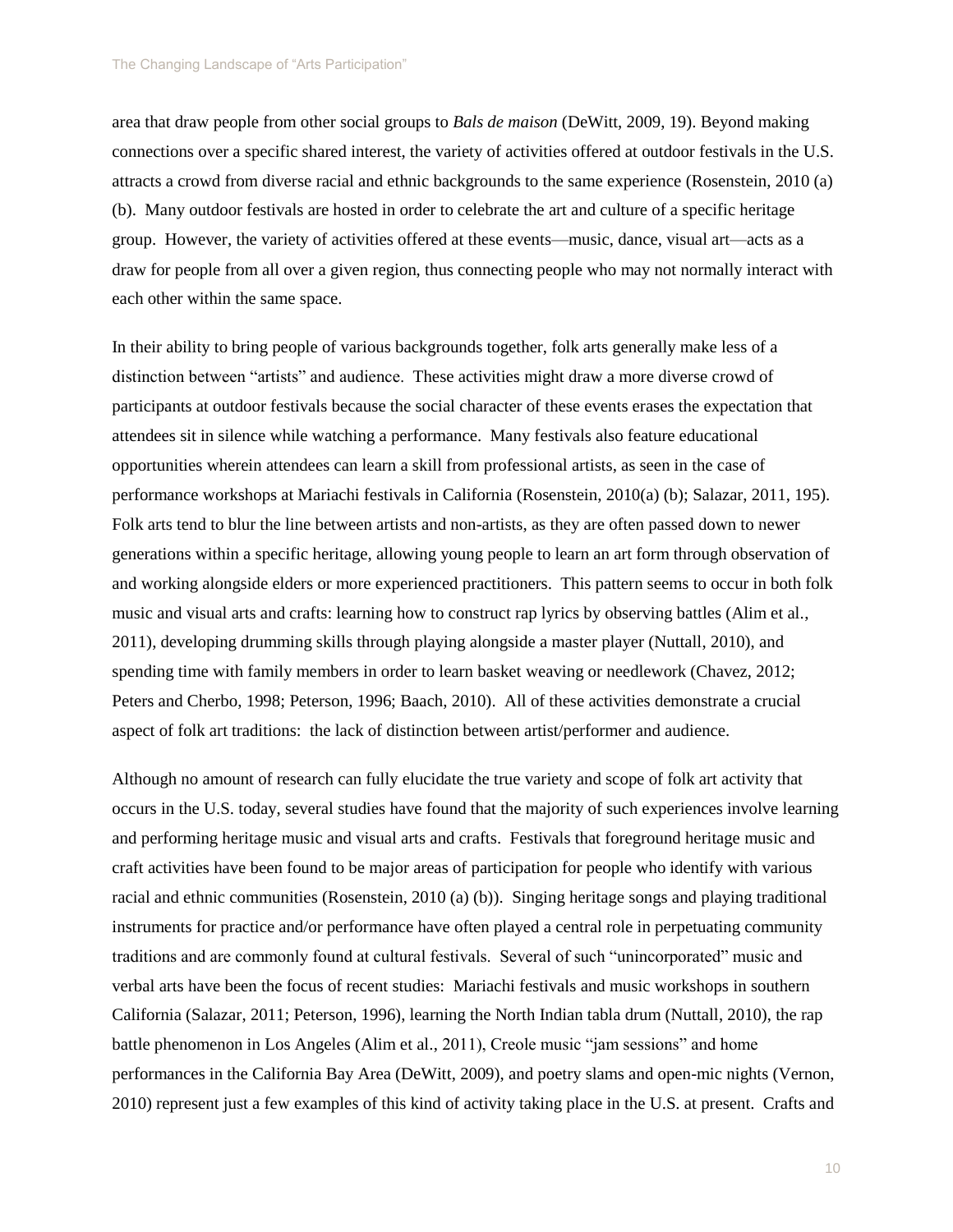visual arts also have a predominant place in folk traditions: learning Hmong *pa ndau* needlework from mothers and grandmothers (Baach, 2010), practicing basket weaving under the guidance of family members and small cultural organizations (Chavez, 2012; Peters and Cherbo, 1998; Peterson, 1996), and local quilt making groups in Mississippi (Peterson, 1996, 52) all fall under the broad category of folk visual arts. Beyond music and visual arts, folk arts and culture activity has also been shown to include practicing and performing traditional dance, creative writing, personal photography or filmmaking (Peters and Cherbo, 1998; Peterson, 1996), performing ancient prayers and rituals (Hernandez-Avila, 2010), learning a language, preparing specific foods, practicing traditional agriculture (Wallingford, 2010, 37) and storytelling (Kaimikaua, 2011).

*[It is] about the presence of a developed aesthetic system around whatever practice it is that is defined by the community...and there is a specificity around tradition in terms of meaning and context, not only art for art's sake.* (interview with Amy Kitchener, April 9, 2013)

Look at the culinary arts. The forgotten art form.... You start looking at this whole *world of presentation. Not just the high end, table top presentation, but the food trucks. ...It's fantastic how a peach taco is presented on a plate. ...Amazing way of expression.* (interview with Davis Mas Masumoto [paraphrased], April 3, 2013)

*[What kinds of cultural or creative activities are you involved with?] I DJ. I don't dance formally. But I like to dance at parties. I practice martial arts. I do all the forms. I do play music. Came up as a DJ, though I don't DJ publicly any more. I write pretty much every day.* (interview with Jeff Chang [paraphrased], April 12, 2013)

# **Online and digital activity**

Scholars and arts organizations alike are trying to find ways to describe and understand the new means of cultural participation through digital technologies. Since the subject area is still relatively new, and continually changing, it is difficult to define this activity. One could argue, for instance, that platforms such as online-gaming (Taylor, 2006), crowd-sourced art (Literat, 2012), writing and posting fan-fiction, and sharing YouTube content , either self-created or otherwise (Burgess and Green, 2009), fit the criteria for online cultural and arts participation. Furthermore, beyond purely "what" defines cultural participation, many are trying to understand why and to what degree people participate in arts and cultural online platforms.

In a study on media education, Jenkins describes online participation as having:

- 1. Relatively low barriers to artistic expression and civic engagement,
- 2. Strong support for creating and sharing creations with others,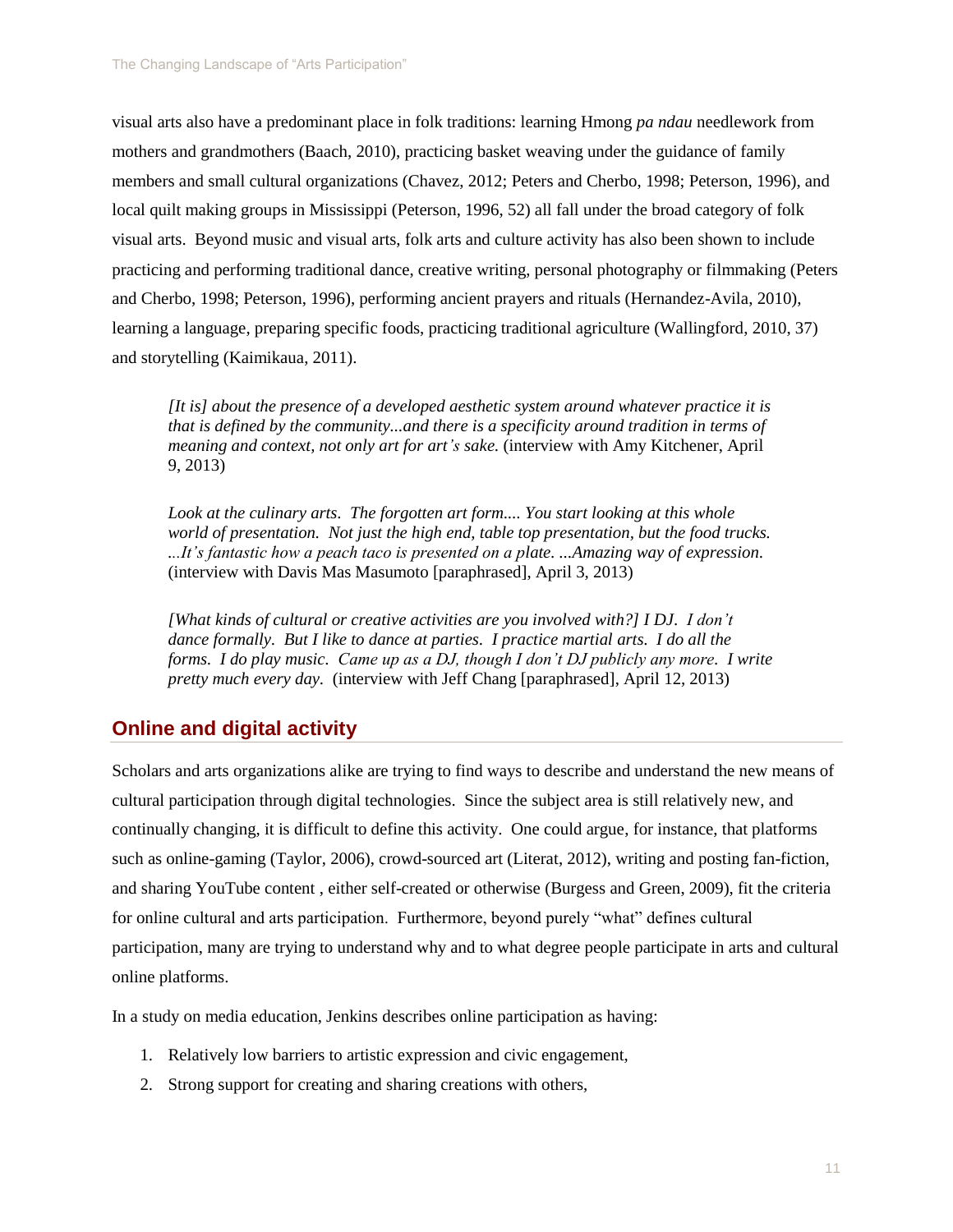- 3. Some type of informal mentorship whereby what is known by the most experienced is passed along to novices,
- 4. Members who believe that their contributions matter, and
- 5. Members who feel some degree of social connection with one another (at least, they care what other people think about what they have created). (Jenkins et al., 2009, 5-6).

The ability to choose when and how to participate is central to this medium. As Jenkins (2006) has argued, "consumers are learning how to use these different media technologies to bring the flow of media more fully under their control and to interact with other consumers" (18). This implies that consumers of media and online forms control their consumption and production; therein lies the definition of online participatory culture, whether it be interactive video-gaming or collaborating on GarageBand projects.

In 2010, the media consulting firm MTM London conducted a study in the UK to understand people's Internet activity with regard to the arts. Its findings show that accessing arts and culture via the Internet is now a "mainstream" activity (MTM London, 4). Moreover, this form of participation does not replace live experiences. This sentiment is echoed by UNESCO, which cites the NEA's work, "…there is evidence that participation via the media encourages face to face participation, especially for some groups of the population (for instance, older people, some ethnic groups, disabled people, single mothers with children, or people living in rural areas). (NEA, 2011)" (UNESCO, 2012, 25). Online participation is not a substitute for live attendance or experiences, but there still remain questions about the extent to which people participate online, and how this kind of engagement is best defined and measured.

MTM London (2010, 5) found five general ways in which people engage with arts and culture online that require increasingly refined skills and knowledge to leverage:

- Access Finding out what's going on (e.g., performance dates/times/ticket information);
- Learning Gaining new skills and knowledge (e.g., "behind the scenes" tours, video tutorials, virtual tours);
- Experience Watching a full performance, work, or exhibition;
- Sharing Sharing content, experiences, and opinions (primarily via social media);
- Creating Using the internet as a means for artistic production

To investigate online "creating" activity, Literat (2012) studied online crowd-sourced art movements to understand the varying levels of investment from participants and the structures provided or imposed by the artists behind the works. Online crowd-sourced art is a relatively new phenomenon, one that allows audiences to participate in and engage with the construction of artworks on various levels. Literat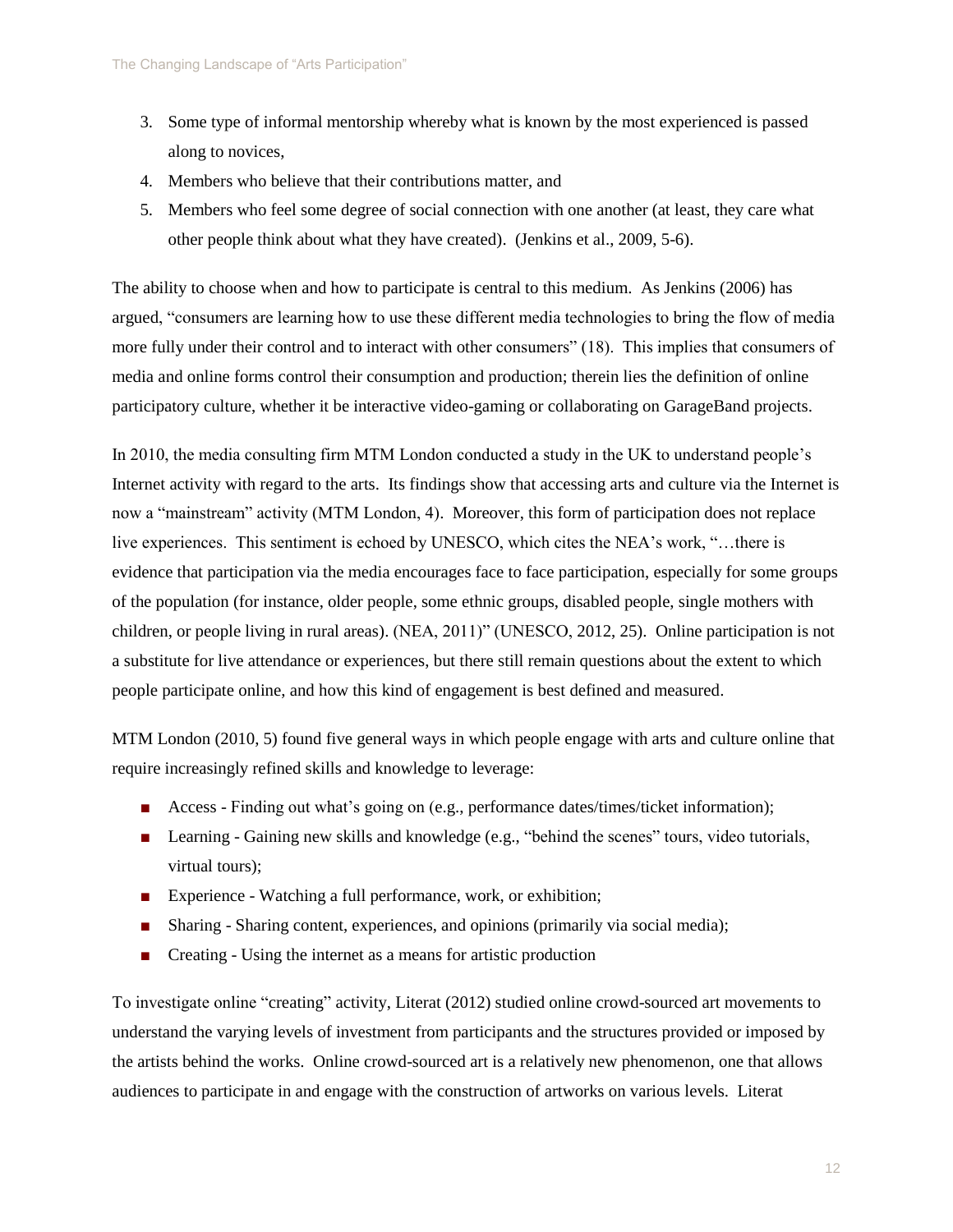classifies these works into three categories: receptive, structural, and executor (14). *Receptive participation* is defined as purely consumptive, while *executory participation* generally allows audiences and participants to contribute to a project within given parameters and a structure put in place by an artist. Participants can either fully know the end goals of the artist or not; they have a defined task, but their level of awareness of the larger scope rests in the hands of the guiding artists. *Structural participation* allows participants to play more of a collaborative role, giving them some agency in the direction of the project, perhaps even resulting in some recognition for their contribution. Personal creative activity that occurs online therefore encompasses varying degrees to which individuals have control over the parameters of the content they contribute and their knowledge about the direction of the creative process.

Despite the variety of opportunities available for people to participate in creating a work of art online, multiple studies find that this audience is relatively small and niche-based (MTM London, 2010; Hargittai et al., 2008). The majority of people engaging in online arts activity tend to be young, since this group accesses the web more often and has more advanced knowledge of online technology than older generations (Hargittai et al., 2008). In a 2008 study of University of Illinois, Chicago college freshman, the authors found that the mediums of the most interest to students were creating music, writing fiction or poetry, taking photographs, and creating videos. Of the group that reported participating in the aforementioned activities, only 56 percent said that they post their artistic material online, with men making up the majority of that group. The mediums that were found to be published online most frequently were poetry or fiction and original videos (Hargittai et al., 2008).

### **Arts participation modalities**

Different conceptual frames offer ways of describing and categorizing arts participation behavior. Over the past few decades, arts participation has been thought of as either primarily "active" or "passive." However, many now recognize that this categorization is too simple to describe even formal arts presentations where there is a clear division between artist and audience (Conner, 2008).

Based on the 2008 SPPA instrument, the NEA uses the term "modes" to describe live attendance, live personal creation and performance-based activities, and media-based engagement with arts (Novak-Leonard and Brown, 2011). These modes are segmented by notions of consumptive and generative mechanisms of behavior, in both the live and media-based experiences.

Brown (2004) offers a way to categorize a spectrum of activity defined by the degree to which an individual has creative control over an arts experience. Brown described activities that give an individual complete creative control and license as *inventive*, such as composing music or writing original poetry.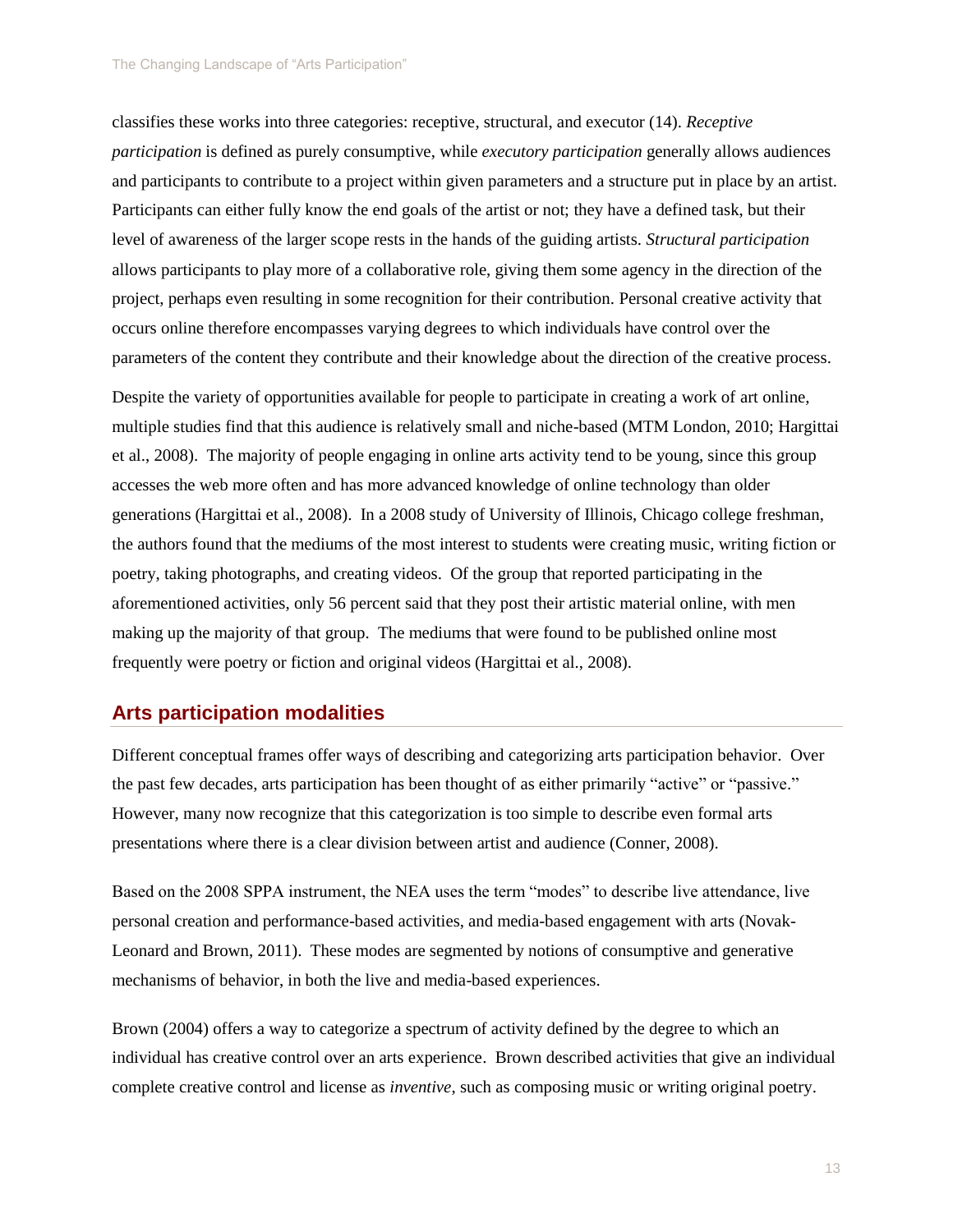Next, activities where an individual adds his or her own creative expression or adds aesthetic value to preexisting work are considered *interpretive*. *Curatorial participation* includes activities where an individual expressed personal artistic sensibility in the selection or collection of existing artistic work. Finally, Brown describes audience-based, or consumptive activity, as *observational*, which can be for live or media-based experiences. Brown includes a final category, *ambient participation*, where an individual happens to encounter art and has no creative control over the experience. Other research (UNESCO, 2012, 18) suggests that an individual must be conscious of seeking out or having an arts experience for the purpose of measuring participation. Increased focus is being paid to refining the notion of intentional and unintentional arts experiences, especially given online behavior. Additionally, cultural participation can include support, including financial (Tepper and Gao, 2008), as well as leveraging social networks.

While Brown's model seems most apt in describing live experiences, MTM London, as discussed earlier, classifies online arts and cultural participation by access, learning new skills and knowledge, experience of watching, sharing (primarily via social media), and, creating content (2010, 5). The modalities for live and online activity are largely parallel, based on the extent to which an individual asserts creative control. Online activity provides ease of information gathering, exposure/taste development, and transactional activity.

### **Co-creation: live and online experiences**

An additional layer for describing arts participation considers how, or to what degree, individuals engage in the creative process with an artist or arts organization (in the conventional sense) as an "enabler" (Jones, 2009, 59-60). This idea speaks to our increasing social expectations of participatory experiences.

### **Live experiences**

Co-creative, or participatory, arts experiences vary by the emphasis placed on process versus product (Brown and Novak-Leonard, 2011). As organizations and audience members have begun to adapt their activity to the changing landscape of arts and culture participation, co-creative theater experiences , in particular, have become more widely available (Walmsley, 2013, 3). Co-creative theater often emphasizes creating a product intended for an audience, since, for participants and artistic leadership alike, value is placed on "collaboration, interaction, invention, participation, experience, value and exchange" (Walmsley, 2013, 3).

Brown, Novak-Leonard, and Gilbride's (2011) "audience involvement spectrum" elucidates the various levels of engagement provided by different levels of participatory audience engagement.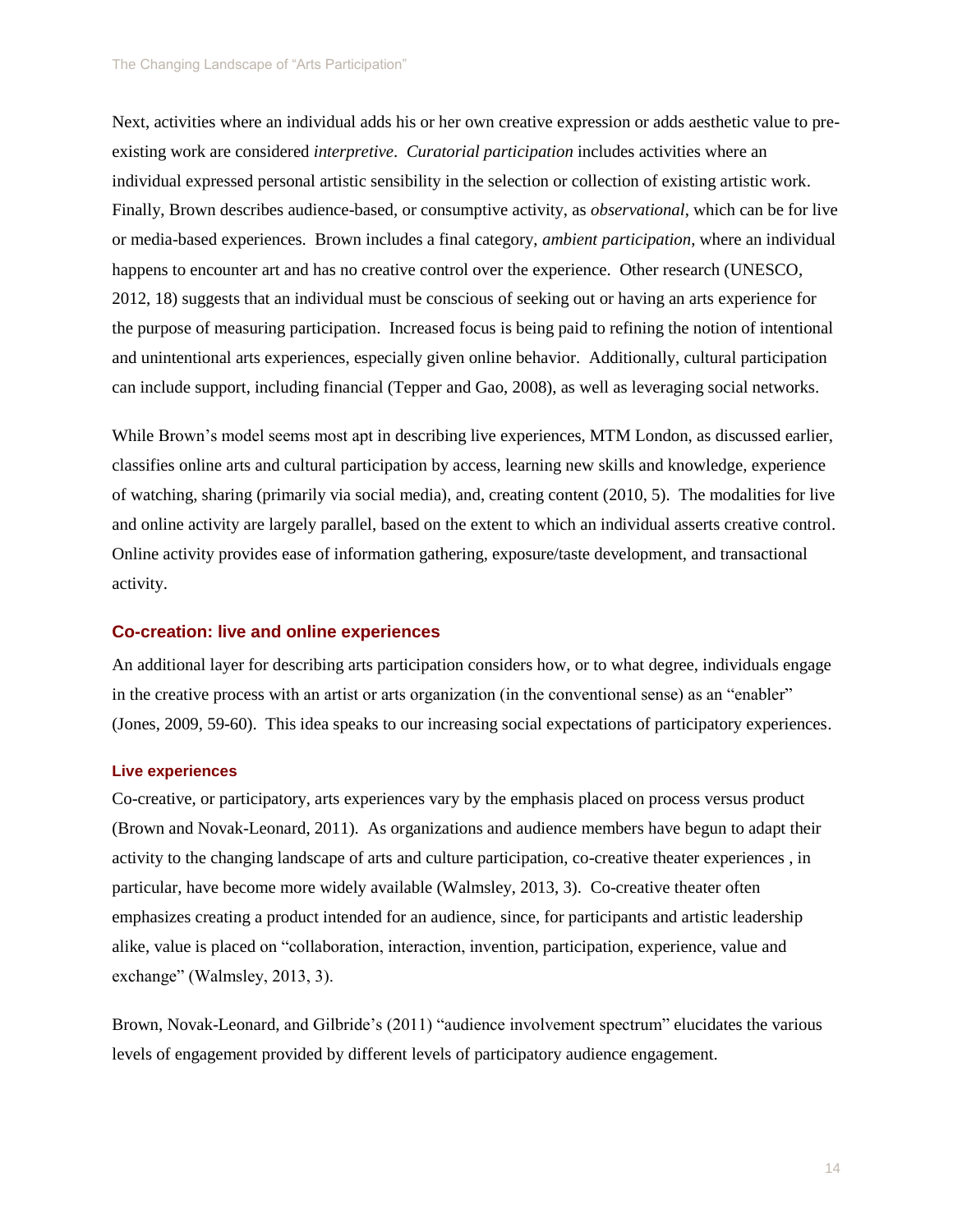- Crowd-Sourcing Artistic Content, is defined by the audience's involvement as a contribution to a larger work overseen or curated by a professional artist (16).
- Co-Creation involves more direct involvement of the audience in the artistic experience. A cocreative experience might include audience members participating in the presentation of part of a program, such as in the case of professionals bringing attendees on stage to dance for part of a performance. This level of engagement involves an amount of artistic control that is given to the participant (17).
- With "Audience as Artist," the deepest level of participation has been achieved. Audience members have full control over the creative process, with the possibility that a professional is supervising the experience  $(17)$ .

### **Online experiences<sup>6</sup>**

The work of Literat, Jenkins, and MTM conveys myriad reasons why people engage with the arts and culture online. However, in contrast to the potential for community collaboration through online "creative" participation, Literat (2012) argues that these means are not as 'democratic' as many artists and critics purport because they require a specific knowledge base and skillset to discover, navigate and be a part of these online activities. Involvement with an online arts project still requires both economic capital (having a computer for access to the Internet, having the leisure time to dedicate to creating) and cultural capital (knowledge about the artist or project and how to create and submit work). Jenkins (2006) defines this as the "digital divide;…we need to confront the cultural factors that diminish the likelihood that different groups will participate" (269). At the University of Southern California's Annenberg School for Communication and Journalism, Jenkins, Literat, and others are currently working to create a set of "new literacies" that will help those less familiar with online platforms navigate, negotiate, judge and participate with websites, games, and other media [\(http://www.newmedialiteracies.org/\)](http://www.newmedialiteracies.org/).

### **Intensity or centrality of involvement**

Levels of arts participation involvement or commitment are often determined by using measures of time and money expenditures. A 2003 Urban Institute study found that people participate in arts and culture activity in four general ways: attending programs and events; giving their children opportunities to participate; creating art on an amateur level; and supporting the arts through donation of time and/or funding (Walker et al., 2003, 2). These modes represent "levels" of participation and are found to correspond with progressively deeper involvement for the individual who participates. For example,

 6 See:<http://archive.constantcontact.com/fs128/1102382269951/archive/1113028401920.html> for examples of recent online projects.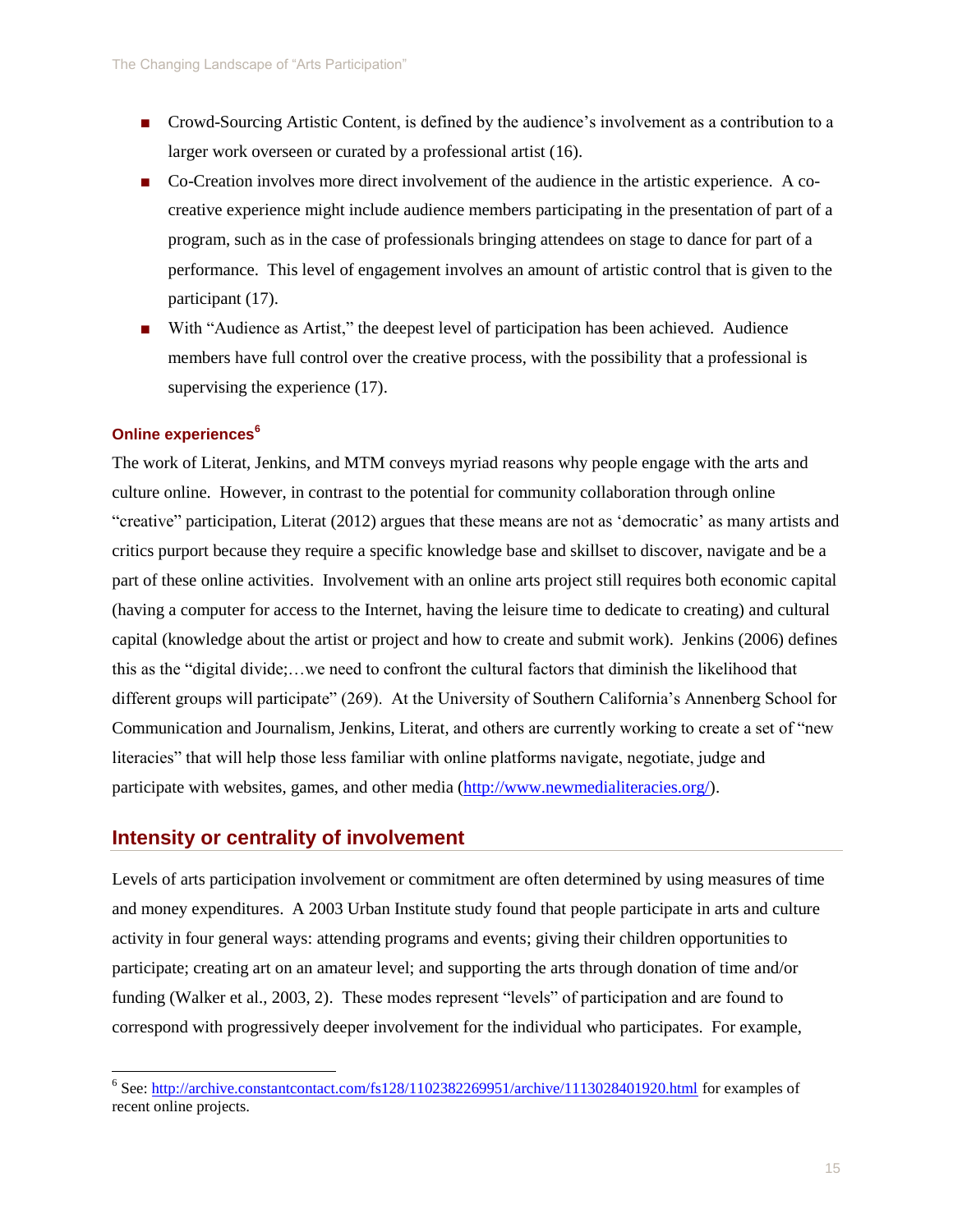attending arts/culture programming represents the lowest level of commitment, and people who *only* attend events are less likely to get involved in other ways. As individuals participate more in arts and culture activity (e.g., attending events and educating their child), they are more likely to take part in a wider variety of modes of participation (Walker et al. 2003, 12).

It is widely recognized that life stages (for example, a household made up of young adults with young children) influence levels and choice of arts participation activity. Time and resource expenditures, although important issues for consideration, do not measure if someone self-identifies him or herself as an artist or with an art form, or the role that arts or creative expression may play in one's life. How central an individual feels cultural participation is to his or her life and identity is another important indicator of engagement.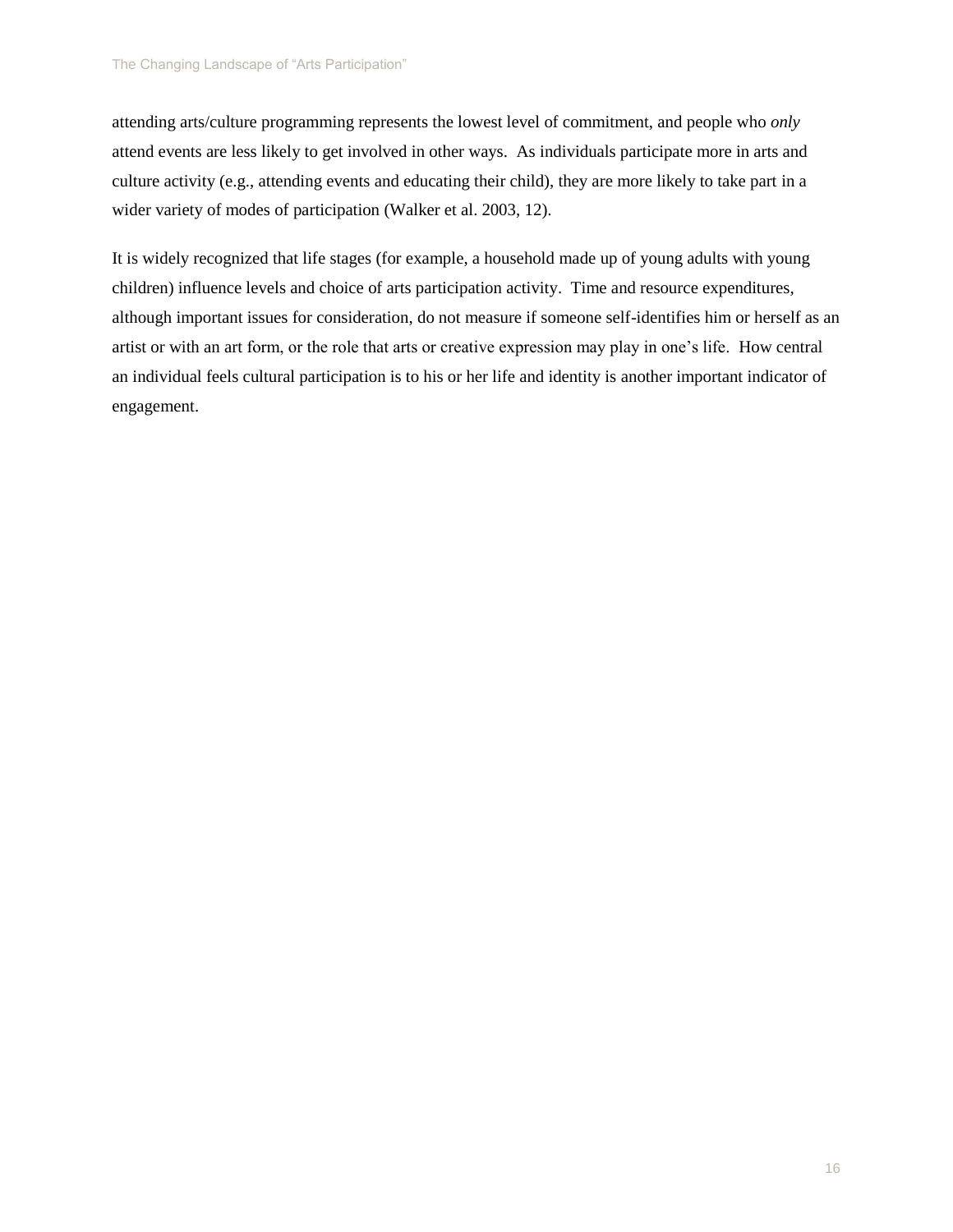# **Who Participates**

# **Current "Arts" participants**

Almost 35 percent of U.S. adults reported attending at least one of the seven benchmark art events between May 2007 and May 2008; this rate declined to 33.3 percent for benchmark arts attendance between July 2011 and July 2012 (NEA, 2013). Of those reporting "benchmark" art participation, the vast majority was white (78.9 percent), had a college degree (48.2 percent), and had household incomes of \$75,000 or above (49.1 percent) (NEA, 2009, 14). This is not a surprise, since for some time now "arts" audiences have been thought of as white, well-educated and wealthy. But, the findings are of concern because attendance at benchmark activities has served as the key data point informing policy discussions on arts participation more generally.

The SPPA's benchmark arts activities capture only a sliver of art activity and therefore represent a relative portion of "who participates in the arts." When looking at attendance-based activity through the lens of race/ethnicity, we see high levels of participation at arts and venues outside of the benchmark activities. Drawing on detailed analyses from the 2008 SPPA:

- African Americans reported their highest rate of attendance at performances at religious institutions (26.3 percent);
- The highest rates of attendance among Hispanics were at Latin and Salsa music performances (17.4 percent) and at performances at schools (17.5 percent);
- Native American Indians attended arts fairs and festivals at a rate of 30.9 percent; outdoor artist festivals, 28.0 percent; and performances at schools, 23.3 percent.
- Asians reported high attendance rates at art museums<sup>7</sup> (24.0 percent); historic locations (19.6 percent) and performances at schools (19.2 percent) (Novak-Leonard and Brown, 2011, 40-41).

# **Generational differences for immigrants**

l

Participation in arts and culture is important in maintaining a sense of social identity for many people, but perhaps especially so for new immigrants who are negotiating a transition to life in the U.S. In a study of how immigrants engage in cultural activity, Fernandez-Kelly found that different generations of immigrants to the U.S. exhibit distinctive behaviors when it comes to expressing their heritage via arts and culture. First- and second-generation Cubans in South Florida, for example, differ in how they think

 $<sup>7</sup>$  Attendance at art museums is one of the NEA's seven benchmark activities.</sup>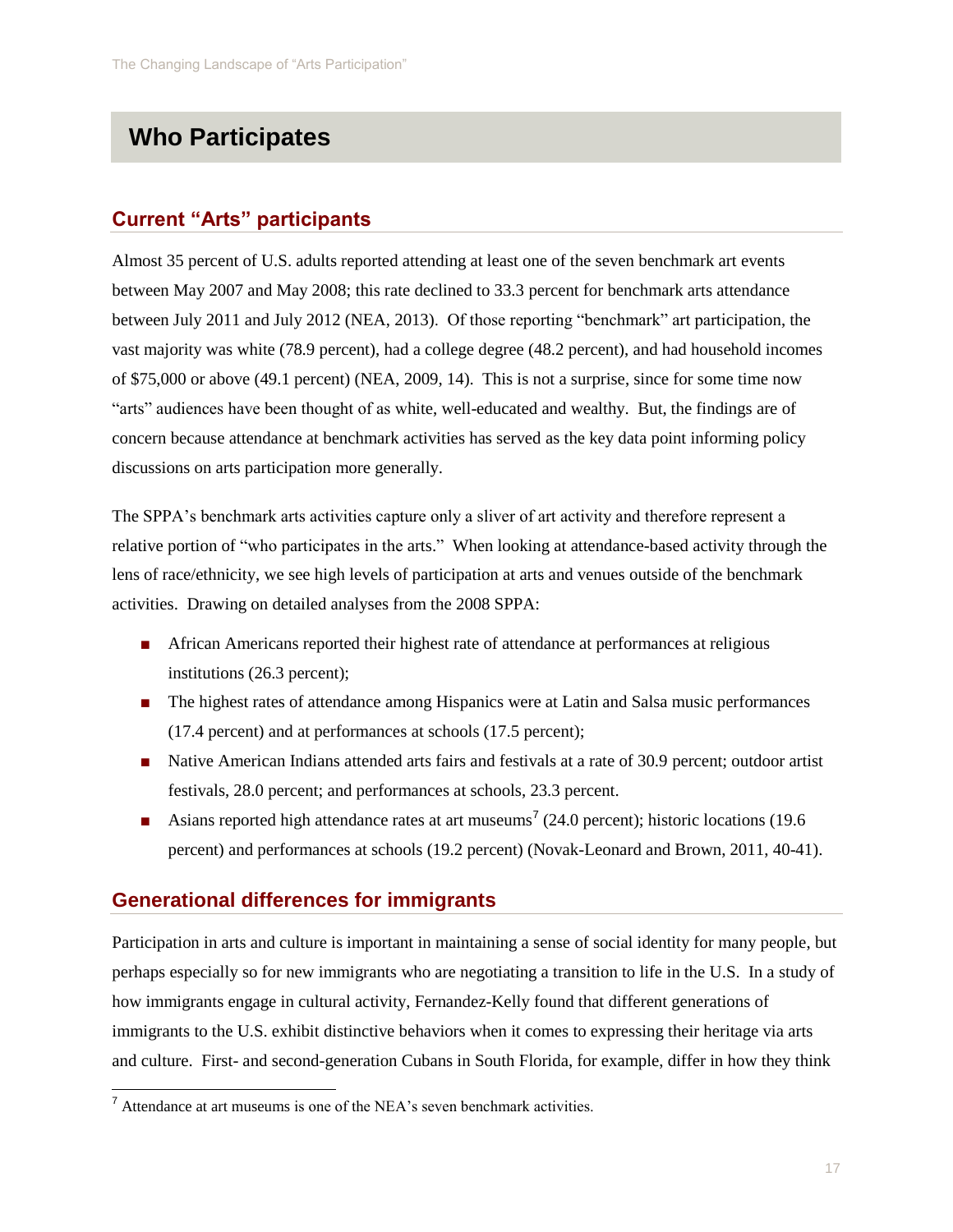about and use art. Among first-generation immigrants, the arts are a means to affirm national pride of their country of origin and to sustain a "culture of nostalgia" focused on the nature of life in their home country (Fernandez-Kelly, 2010). In addition to being used as a means to connect to their past, firstgeneration immigrants might understand tapping into the American "high" arts as a means of signaling to the wider society that they wish to be assimilated into the upper class (Fernandez-Kelly, 2010, 70). For some new immigrants, the opportunity to view and discuss visual art in a museum context proved an effective and non-threatening way to learn and practice speaking English, particularly when there was a specific connection with their heritage through museum objects and exhibitions (Farrell and Medvedeva, 2010).

Second-generation Cubans in South Florida, in Fernandez-Kelly's study (2010), exhibited behavior around arts and culture that tended towards "fraction and innovation" as a means of integrating their cultural interests and identity with the wider network of activity currently unfolding in the U.S. (70). On the West coast, young Mexican-Americans in Southern California have also used arts and culture to express a constantly evolving sense of identity. Through the use of popular culture, they have challenged essentialized notions of what it means to be Chicano, which had been perpetuated by their elders as well as in negative stereotypes (Rodriguez, 2012, 19).

Beyond using cultural expression for political reasons, newer generations are using the field as an avenue to stand out in the labor market and to achieve social prominence (Fernandez-Kelly, 2010, 70). Hmong youth in the U.S., for example, have been appropriating the traditional embroidery craft of *pa ndau* as a means of social cohesion, economic gain, and political capital (Baach, 2010). Continuing this craft tradition outside of their country provides young Hmong the opportunity to continue to participate in heritage-based activity, since this embroidery is often used to adorn ceremonial clothing for events that take place in their neighborhood. *Pa ndau* has also been a powerful means of bringing members of the U.S. Hmong community together socially via the creation of craft circles. The Hmong have also found ways to make *pa ndau* relevant for Americans: changes in color of the cloth used to create these pieces, in addition to modifications made to the embroidery patterns themselves, have been part of a larger effort towards adapting the form to appeal to the tastes of American consumers . This has brought about change not only to the character of the craft itself, but also to internal relations among the Hmong. Since women are the creators of much *pa ndau* material, having their crafts sold in the U.S. has given them economic power in many families. By keeping the *pa ndau* tradition alive in the U.S., as well as adapting it to be accessible to an American audience, young Hmong have been successful in preserving and adapting their culture to suit the conditions of their immediate neighborhoods.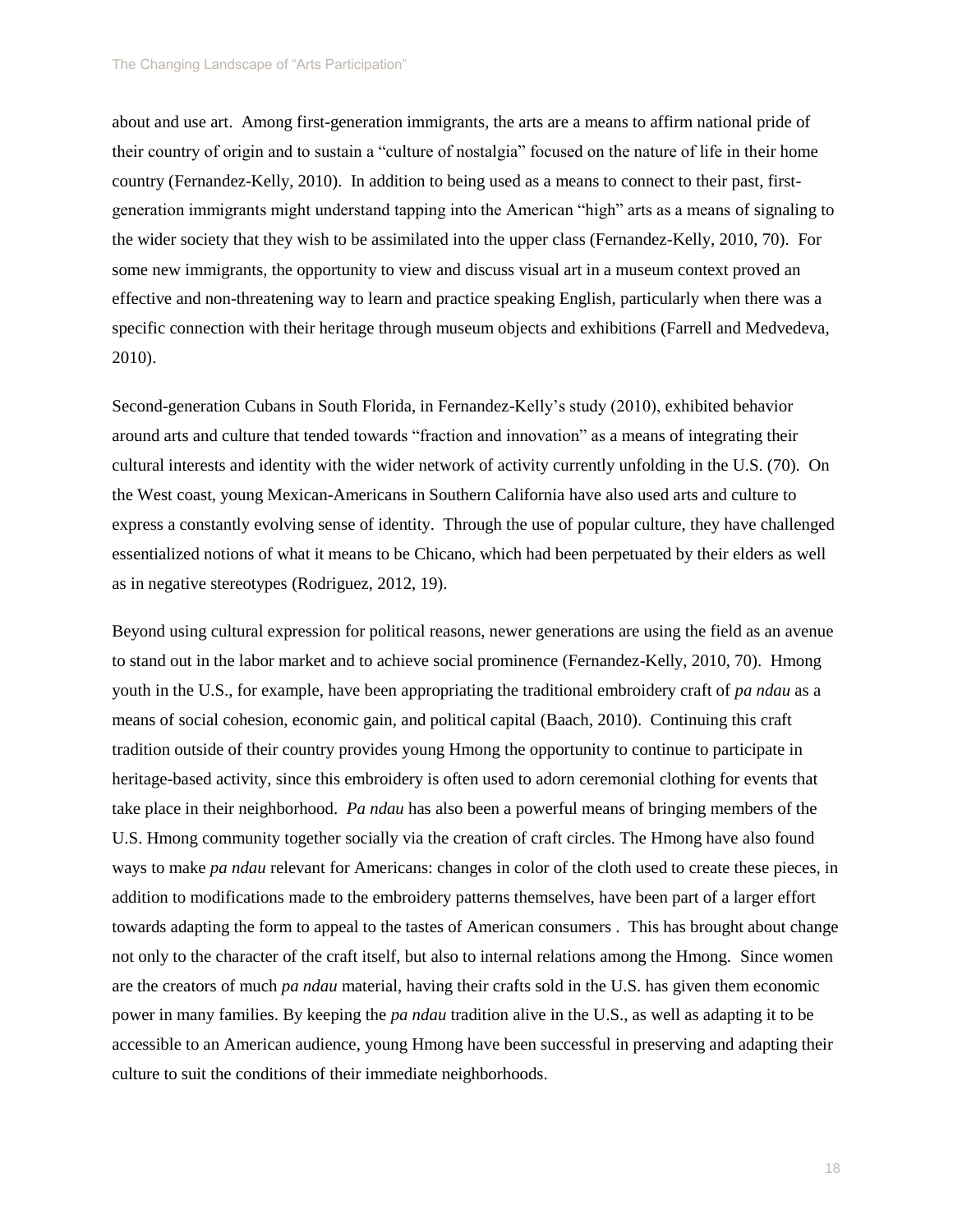In each of these examples, we see a larger cultural shift among younger generations of immigrants as they use arts and cultural engagement to find their place within American society while still retaining vital bonds to their heritage group.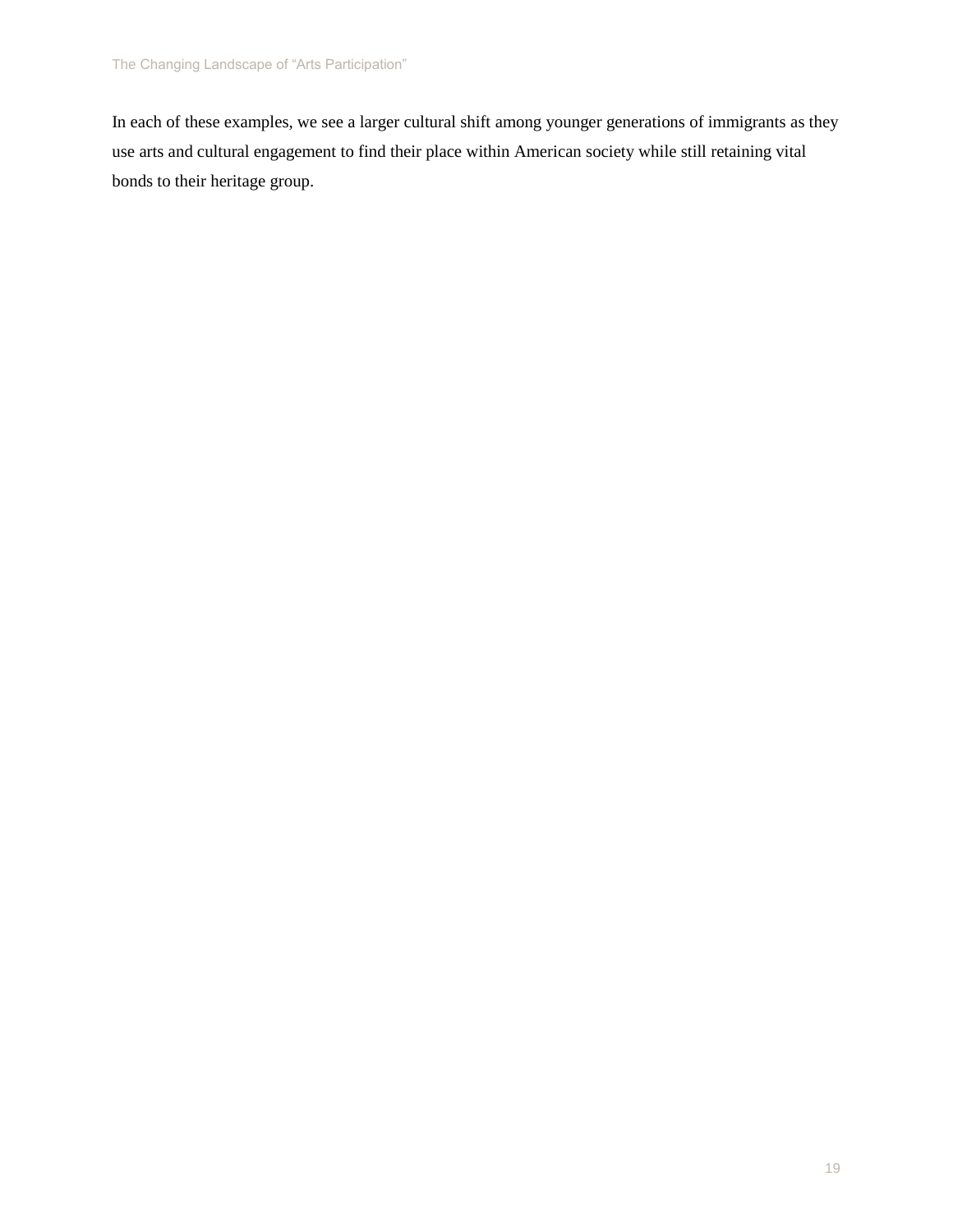# **Where Participation Happens**

Setting plays an integral part in the kinds of arts and culture opportunities available for people of a given neighborhood, city, or region. The combination of a particular group of people and a certain setting often explains the long-term development of arts and culture organizations in the area. Additionally, urban economics, community socioeconomics and demographics, and funding patterns of public and private organizations are all factors that have much to do with the landscape of opportunities available to community members (Markusen, 2011, 29). Setting is also a key component of the operations of small nonprofit arts organizations, for many of them rely a great deal on community relationships in order to produce relevant programming (Markusen , 2011, 6). Consequently, setting deserves a detailed examination in new studies of cultural participation.

Although "traditional" arts venues, such as concert halls and museums, play an important part in sustaining the health of various cultural organizations, "non-traditional" venues and spaces also host a wide variety of arts and culture experiences. For instance, outdoor venues play a vital role in motivating the public to participate in arts and culture events, and they tend to attract a more racially and ethnically diverse audience than traditional spaces (Rosenstein, 2010 (a) (b); Walker and Sherwood, 2003). Outdoor areas, such as parks and plazas, are typically also conceived of as open, community spaces. Festivals held in these outdoor spaces draw larger attendance numbers and more diverse audiences overall (Rosenstein, 2010 (a) (b) ; Walker and Sherwood, 2003, 2). One example of an ongoing festival is the annual Hmong New Year events in the San Joaquin Valley, California, with multiple sites in Fresno and Merced, as well as in Sacramento. Although staged primarily by and for the Hmong community, the events at these festivals are open for all to observe or participate in traditional sung poetry (kwv txhiaj), to watch staged shows of traditional dance and music, and to purchase traditional goods, such as embroidered pieces, musical instruments, or traditional medicines (interview with Amy Kitchener, April 9, 2013).

Schools also offer community-oriented venues that shape the character of arts and culture engagement in the U.S. Culturally-specific courses are hosted in some states, such as the courses on Mariachi music in some California schools (Salazar, 2011). Schools are also home to various after-school activities, some of which are tailored to explore the heritage of the predominant racial or ethnic groups attending a given institution (Wallingford, 2010). Churches and other religious buildings have also been found to be key venues for engagement. Community outreach and social services are often a focus in these settings, and the arts are often deployed as one way in which congregants can get in touch with their spirituality and deeper worship, such as through live music and singing (Johnson, 2010, 20; 126).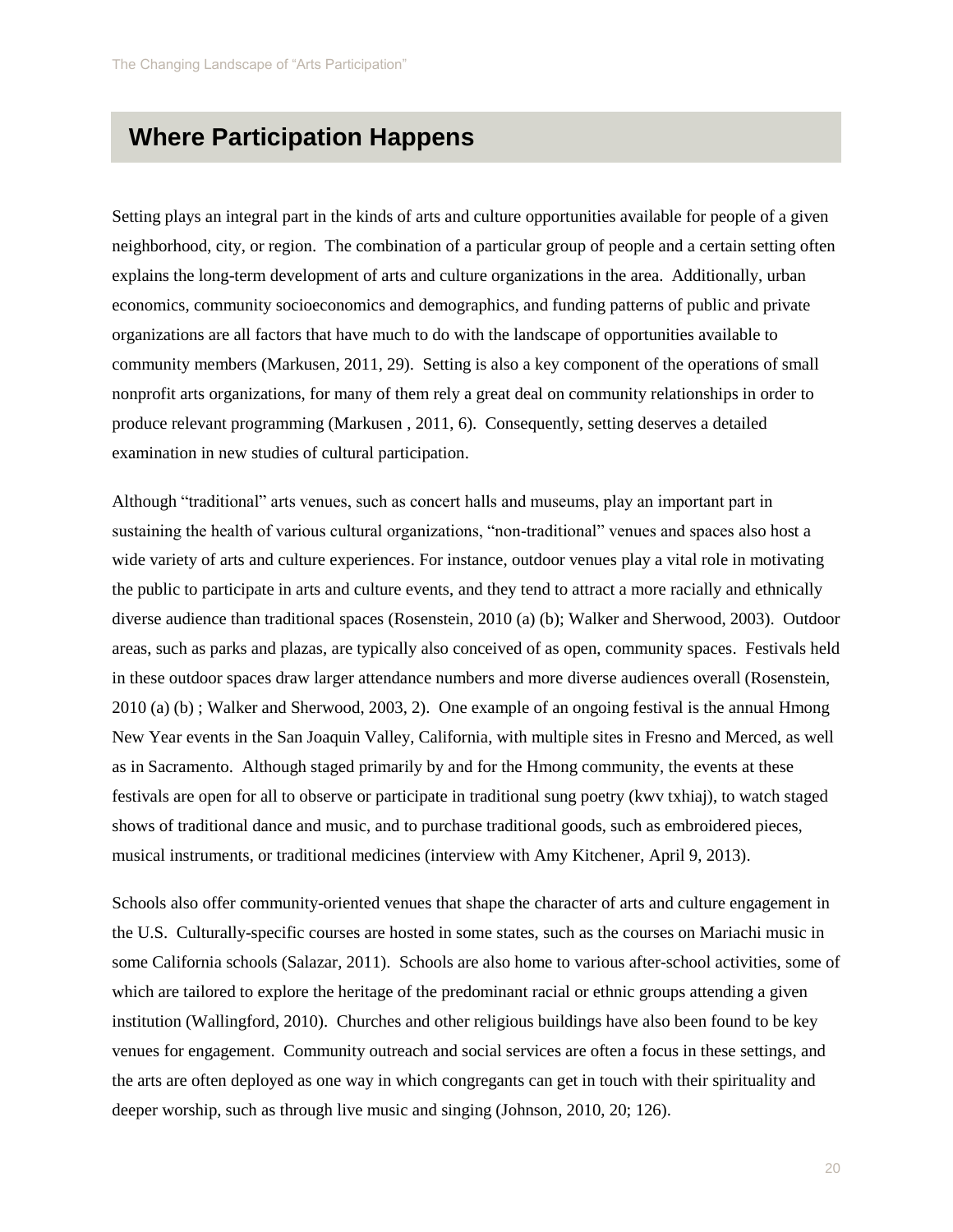Although not usually considered a community venue, the home is frequently the site of gatherings that bring community members together in one space. Creole Bals de maison in the San Francisco Bay Area highlight this kind of experience, and they tend to draw a relatively large number of people via a network of the participants' friends and family who are invited to attend (DeWitt, 2009). Neighborhood establishments including bars, coffee shops, restaurants, and barber shops are also used as sites for arts and culture events, especially in the case of poetry slams and other verbal arts (Vernon, 2008). From spaces that are wide open (neighborhood parks) and settings that are relatively accessible (churches and others places of worship) to those that are relatively niche-based and hard-to-find (homes and small places of business), participation is thriving in "non-traditional" venues in this country. In order to adequately understand the state of public arts and culture engagement, attention must be given to this new range of settings.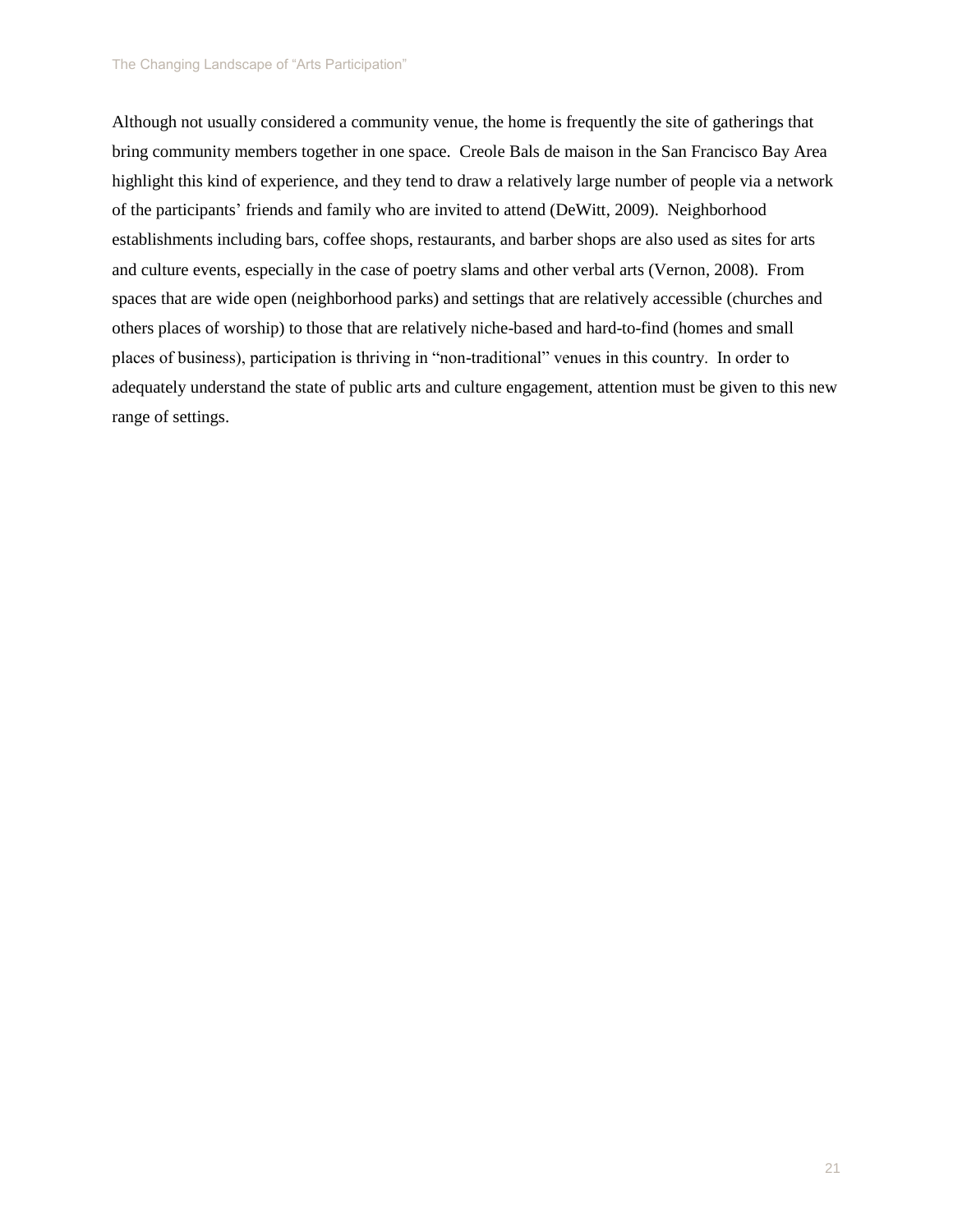# **Why People Participate**

### **Motivations**

l

Existing national arts participation surveys tend to focus on identifying whether an individual participates in arts for employment, study, or leisure when measuring motivations for involvement. Beyond the practical perspective, few regional studies have investigated the reasons behind participation. Why someone participates in the arts may or may not be conscious (Belfiore and Bennett, 2007), but the "why" question is often investigated as it relates to the notion of impact or the effect an arts experience had on an individual.<sup>8</sup> Below we examine a sampling of benefits and motivations noted in the literature that range from individual/intrinsic to broader civic and social impacts.

With a focus on short-term, individual-level impact and affect that can be self-reported after attending a specific performance or a specific visiting experience, Brown and Novak-Leonard (2013) have developed four main categories for measurement, based on a series of studies beginning in 2007:

- art as a means of feeling which includes measures of captivation, a broad range of emotional affect, and notions of escape and transcendence
- art as a means of social bonding and bridging which builds on Robert Putnam's (2000) theories included in *Bowling Along*
- art as a means of aesthetic development and creative stimulation
- art as means of learning and thinking, which includes notions of traditional learning of facts and topics, but also about being challenged to think critically or to be challenged in one's own beliefs

Immediate measures may be most suitable for describing experiences, but retrospective measures are found to be better equipped for predicting choice (WolfBrown , 2012, 9) and perhaps more aptly for describing motivations for participation.

*I make my own little playlists. I give them names, and I use them when I write. If I am working on something longer, I will sometimes have a series of songs that are specific to that piece. In fact, for example, I'm working on a piece now about when I was a boy scout in the 8th grade. A kind of coming of age piece in the late '60s. It helps transport me back to that time. This is a fusion of pop culture with the experiences in my own life. I love it! I haven't finished the book yet, still trying to figure out where it's going. Maybe the project isn't a book. Maybe it's a digital story with music.* (interview with David Mas Masumoto [paraphrased], April 3, 2013)

 $8\,$  For the purpose of this review, we are focusing on individual-level motivations and impacts.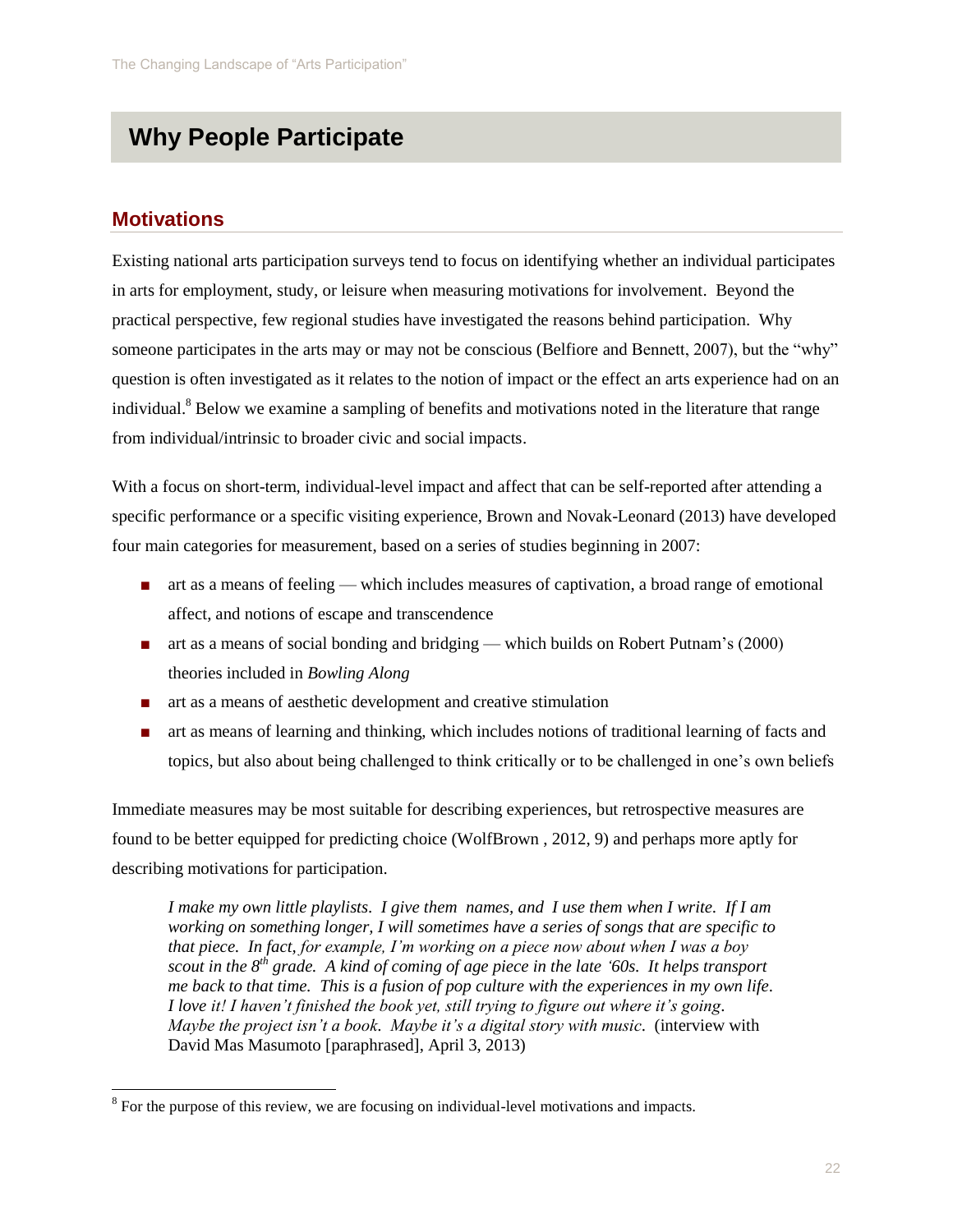Asking individuals about their most memorable or otherwise influential cultural experience is one way to extract insights about motivation, since memories and associated values are predictors of future choice.<sup>9</sup>

### **To learn, discover and broaden one's horizons**

Brown's (2006) model of arts benefits describes the positive effects related to personal growth of the individual that are sometimes derived from his or her participation in an arts experience. This study found that personal benefits are usually built up over a number of experiences, even though it is possible for one instance of arts participation to have a lasting impact and to lead to personal growth (Brown, 2006, 19). For example, co-creative, or participatory, experiences that require the individual to interact with professional artists and/or unfamiliar people have been shown to have an impact in terms of providing the individual with a healthy challenge to engage with others and learn something about him or herself. Participants in a Pro-Am theater project in the UK reported that the experience left them with a personal sense of accomplishment derived from their time working in a professional setting, having the chance to express themselves, feeling challenged, and being able to interact with other people. (Perry and Carnegie, 2012, 11)

Similarly, Walmsley found that amateurs working on a "co-creative" theater project with professionals reported that they felt the benefits to be gained from this type of endeavor included a sense of self and the ability to express that, as well as the opportunity to engage with others, develop confidence, and enrich creativity, communication, and "problem-solving" skills. (2013 [cites Brown et al., 2011, 4]).

### **To appreciate aesthetics / beauty**

Some individuals engage in arts and cultural activities out of a passion for the aesthetic experience available at a particular kind of event. In the case of music experiences, studies of live jazz concerts and outdoor festivals (usually with an emphasis on musical events) found that participants are sometimes inclined to attend based on their appreciation for the art form itself. People seek live experiences of jazz music specifically because, unlike other genres of music, jazz involves a significant amount of improvisation. Audience members for a recent study reported that they value the live jazz performance because the intimacy of most jazz venues enables them to bear witness to improvisation in the music as it unfolds, and to see the expressions on performers' faces as they create on the spot (Pitts and Burland, 2013). American outdoor festivals are also distinctive experiences in this regard because they provide attendees with the opportunity to expose themselves to "unexpected art forms." This is possible since festivals offer a variety of activities in one centralized location (Rosenstein, 2010(b), 26).

<sup>&</sup>lt;sup>9</sup> Literature discussed in WolfBrown 2012, 9.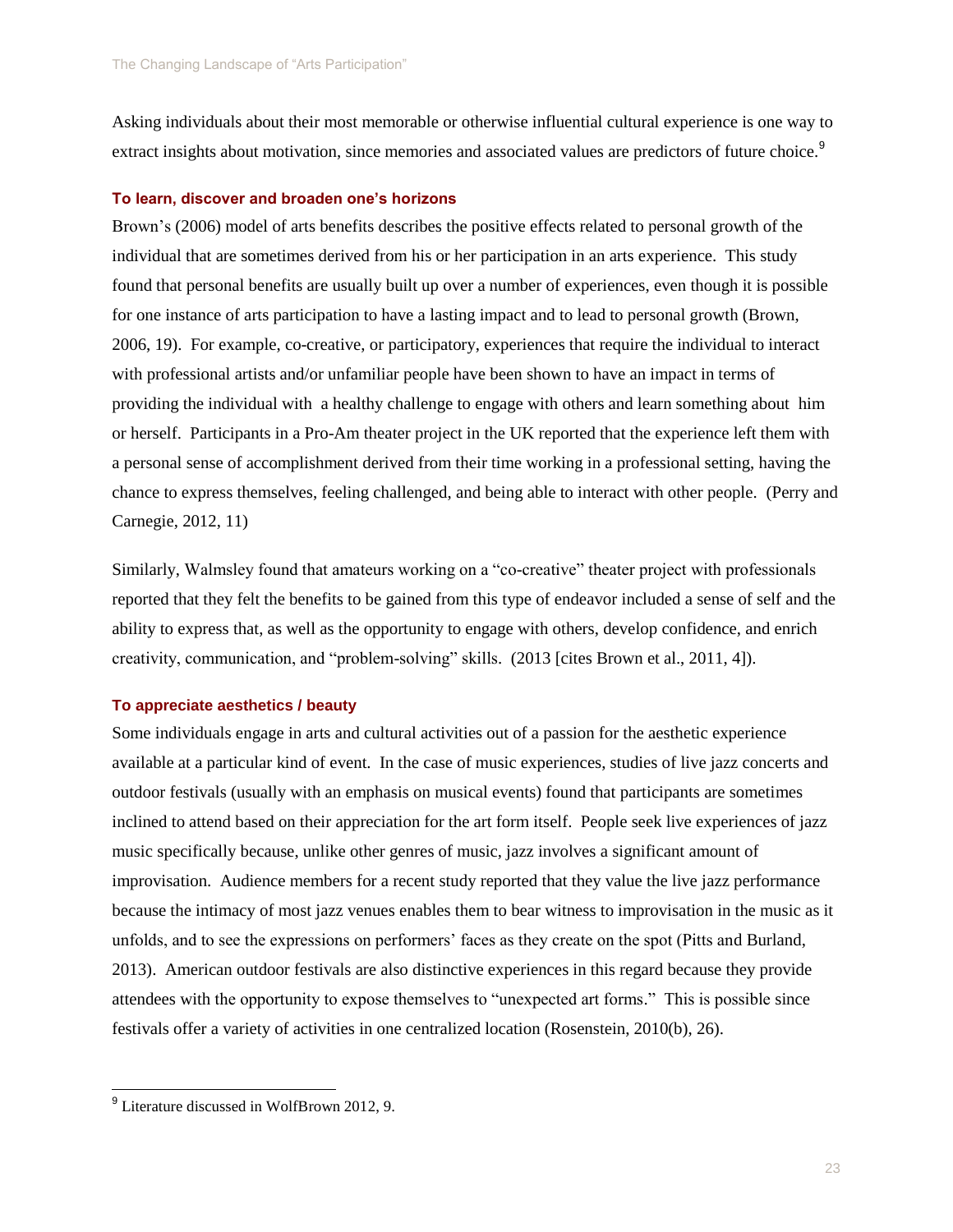### **To be emotionally moved**

During and right after going through an arts experience, people frequently report feeling captivated and spiritually awakened (Brown, 2006, 19). This dimension of motivations—based on the potential for emotional transformation—is a benefit that Brown describes being part of the "'imprint' of an arts experience"—the effect that it has on an individual when he or she is in the process of receiving the activity or immediately afterward.

### **To express one's self**

Across a variety of mediums, research shows that people engage in arts and culture as a means of selfexpression. One example of such an activity is tattooing, especially given the freedom of expression that it allows. Honma (2012) argues that, just as aesthetics change over time, the art of tattooing also changes with a new place or trend. "Skinscriptions" give an individual the creative control to depict and share cultural, sexual, racial or social identifications. Honma concludes, "examining tattoos as pigment of imagination asks us to consider how to embody the world differently" (137).

### **To develop or affirm a sense of belonging**

Developing and reaffirming a sense of belonging is essential in many civic and social activities. Robert Putnam (2000) explains "social bonding" as the reaffirmation and development of one's own identity. In his tiers of arts benefits, Brown notes that interacting with others is a strong motivator of engagement in arts activity. Furthermore, experiences that occur in community settings have been shown to have the most positive impact on people (Brown, 2006, 19). In a very traditional sense, a family's annual tradition of attending *The Nutcracker* could exemplify this motivation, but so too do the following examples of less mainstream forms of arts participation and creative expression:

- Rap battles in L.A. are places where black social identity is constructed via interactions between participants, MCs, and audience members (Alim, 2011).
- Young men from San Jose Nuevo, Mexico are welcomed back into their community while visiting from the U.S. to participate in the annual Curpite dance celebration wherein the town's young male residents take center stage as performers. This ability for migrant workers to join in hometown tradition cultivates a sense of community belonging even when they do not permanently reside in that region anymore (Bishop, 2009, 403).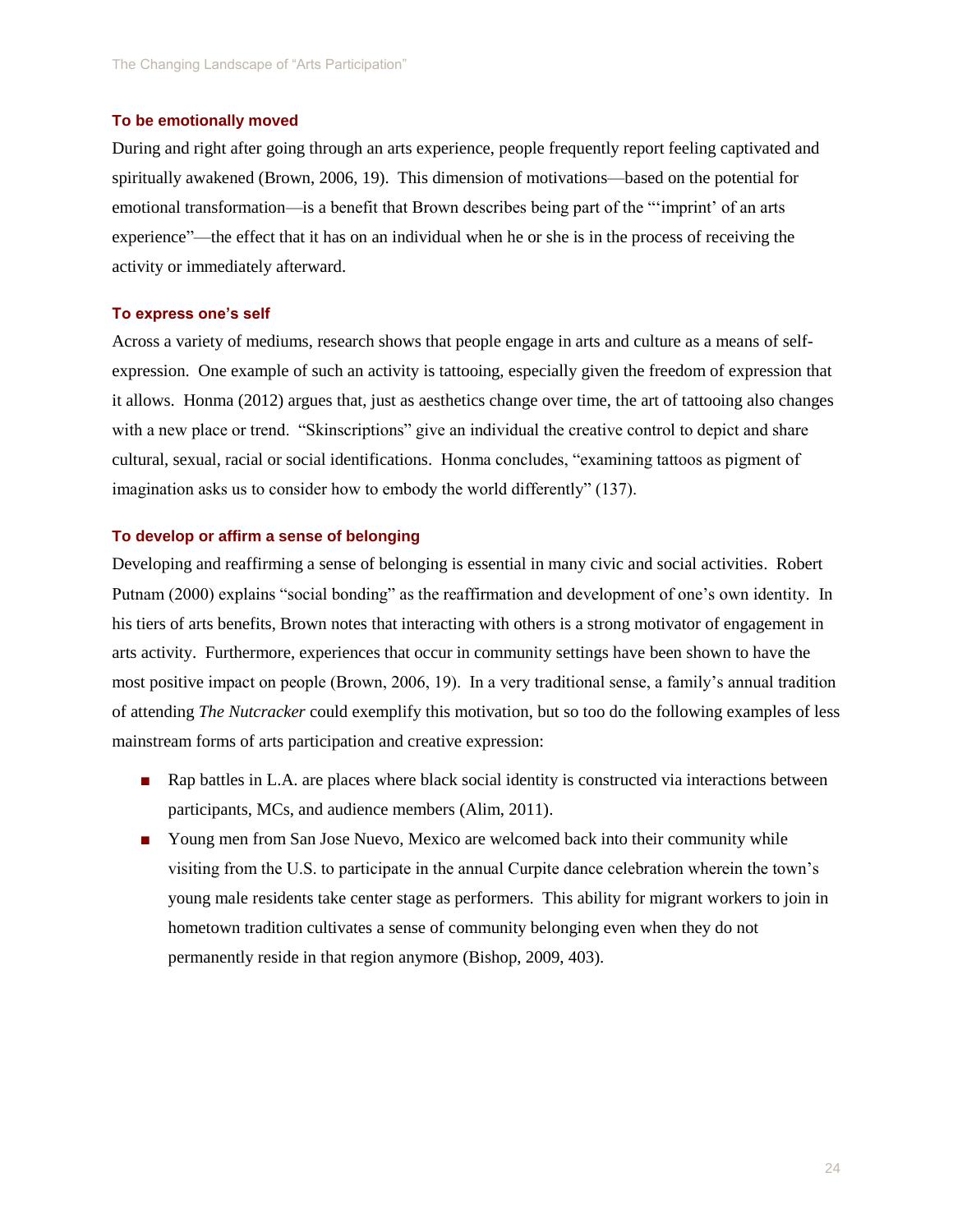- Some communities are employing digital technology in order to express what it means to be part of that heritage group. For example, members of the Zhiqing Chinese community in the San Gabriel Valley in California recently participated in a project to record stories describing their lives in China, as well as community activity in their U.S. neighborhood. These stories were collected with video and audio recordings. Giving people the opportunity to tell and preserve their stories on digital media empowers participants, since the creative control involved ensures that they are part of the whole process of the publication of their story (Li, 2007, 8).
- Folk arts are important for the specific reason of sustaining a "community of memory" for a given ethnic/heritage group. This involves the sharing of knowledge about the community and practicing of traditional rituals, all expressed through art and culture activity (Peterson, 1996, 14).
- Hernandez-Avila described her involvement with Native American rituals and prayers as a way to keep her heritage alive in the 21st century (Hernandez-Avila, 2010).
- Mariachi festivals and school programs in the U.S. have served to cultivate ethnic pride in young Mexican-Americans (Salazar, 2011, 195; 200.)
- After-school programs that explore the identity of a specific heritage group, such as the example of a program geared toward Latino students in Ventura County, act as a space where kids and teens can openly express their social identity and cultivate a "sense of belonging" as members of a heritage group (Wallingford, 2010).
- Poetry slams and open-mic nights allow for a diverse, inclusive, working class audience by virtue of their open nature, bringing together "crews" of poets and the public (Vernon, 2010).

### **To meet people different from me**

Putnam (2000) also discusses the value of "social bridging," or learning about and connecting with people who are different from you and members of your immediate social community. Examples of arts activity currently taking place in the U.S. that manifest this are:

- The Creole "house dance" tradition that started in California Bay Area in the 1940s has resulted in a network of Creole and non-Creole participants who, at present, share in the organizational responsibilities for these events at which Creole music, dance, and food in a domestic setting are defining qualities (DeWitt, 2009).
- In the case of the "Seeming Project"—a community play recently performed in Australia participants reported that the most meaningful part of their experience rehearsing and performing the play was the time that they were able to spend with other members of their community (Madyaningrum and Sonn, 2011, 363).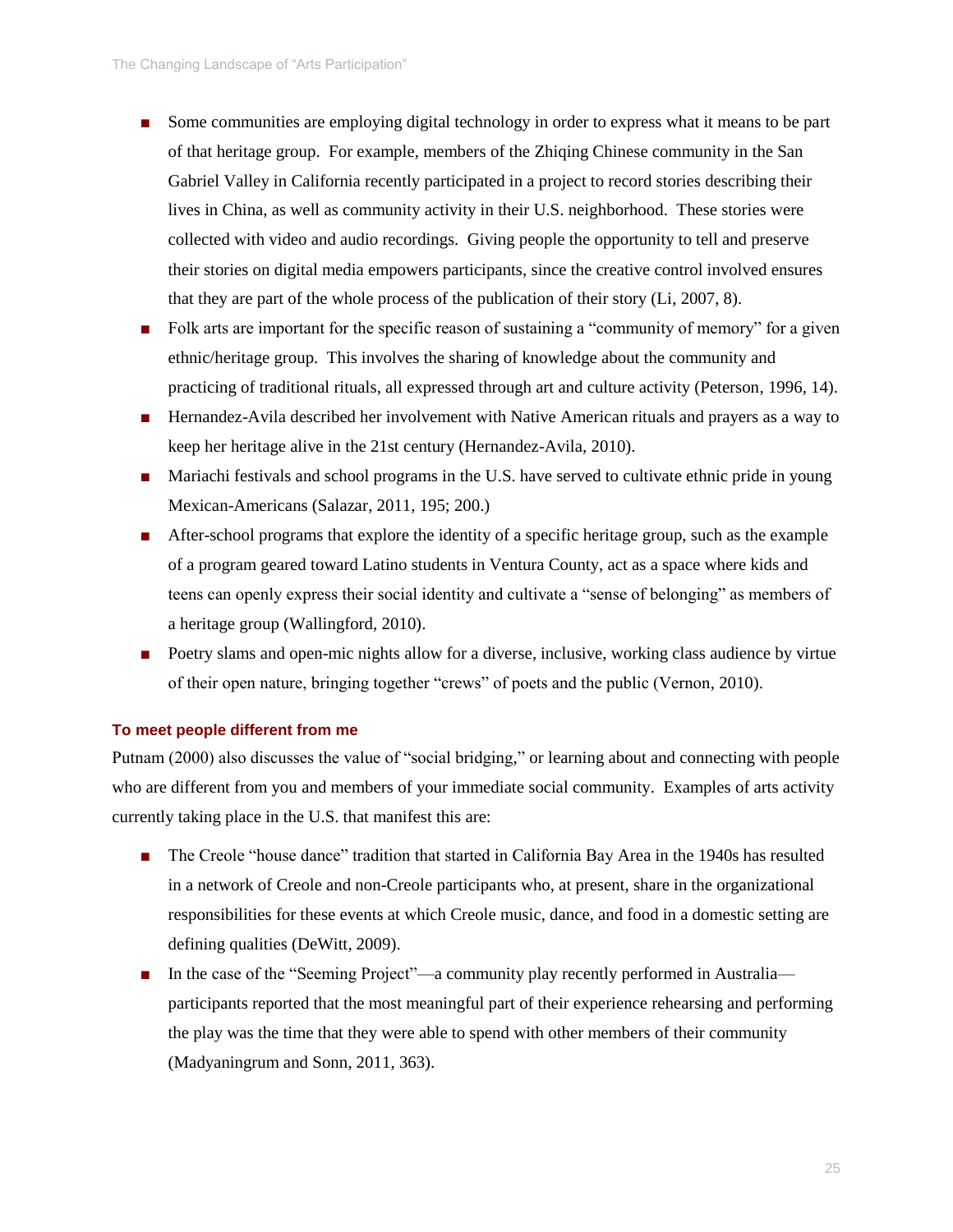### **To socialize**

The opportunity to spend time with people you know or are interested in getting to know is a key motivation for participation. For example, many people attend outdoor festivals because the setting promotes social interaction with family and friends (Rosenstein, 2010(b), 24; Alcedo, 2003). This is a primary motivation for youth, ages 18-24, to participate in social dance (Brown, Novak, and Kitchener, 2008).

### **To learn or continue cultural traditions**

A number of arts and culture activities are undertaken in order to learn something about one's heritage or in the service of sustaining the traditions of a given racial or ethnic group. Elkin (2007) argues that actors at outdoor theatrical performances in southern California are taking control of their community and cultural identity by reshaping historical narratives and collective memories and subsequently structuring a sense of home and belonging in performances that are meant to tell the stories of specific ethnic communities. These presentations blend historically traditional performances with innovative cultural expression to retell stories of the arrival and colonization of Native American and Chicano groups in Southern California.

In a similar vein, African immigrants are mediating the lives and homes they have left behind with the new identities and networks they are creating in the U.S. through music and dance. More specifically, this negotiation of identity is being carried out through performance and online media. However, different African groups use these means differently, demonstrating that a "singular African diaspora is difficult to locate or define" (Cannon, 2005, vii). Other instances of expressing cultural traditions through arts and culture include:

- Contemporary artistry of Native American basket weaving that is continuing and growing in California. At first, this activity was in response to a consumer demand in the market for the artworks, but now artists and organizations are also practicing and promoting the craft to strengthen the tradition and pass down knowledge of their ancestors (Chavez, 2012).
- The Hawaiian diaspora in California is negotiating a 'third space' for expressing their heritage. One example of such a phenomenon is a hula dance school, Hula Halau, where students and teachers are using the art of hula to reaffirm and redefine their "Hawaiian-ness" for themselves and for their new communities. Many diaspora Hawaiians learn about their cultural identity through means such as storytelling, family folklore, and hula lessons (Kaimikaua, 2010).
- In the example of learning the tabla drum of North India, apprentices in the U.S. and other countries outside of India seek out a master and learn the instrument and related cultural traditions by following their example (Nuttall, 2010, 171).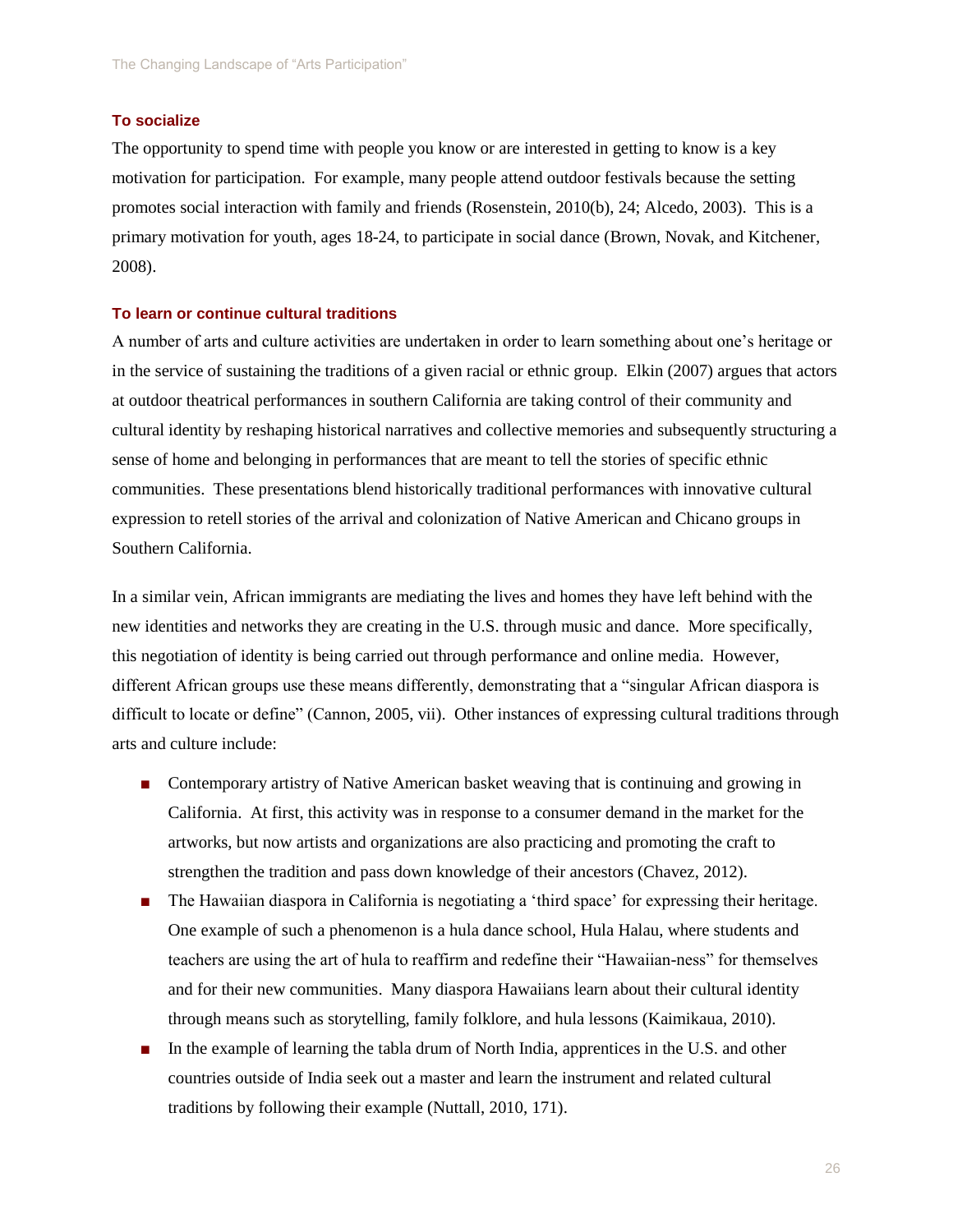- The Hmong population of the Fresno, California area—as a relatively new group of immigrants recently published an anthology of their writings entitled *How Do I Begin?* This text was produced as a means to capture the voices of the Hmong community in their area via poetry and essays (interview with David Mas Masumoto, April 3, 2013).
- Mexican-American farmworkers in California sustain a sense of connection to their home country by playing guitar, singing, reading short novels, and writing letters in Spanish (interview with Hugo Morales, April 12, 2013).

### **To support one's local community (geographically defined)**

Arts and culture events are opportunities for people to help their immediate community via volunteer service and donating in-kind resources. Outdoor festivals, hosted primarily in what are considered shared, community spaces, rely on large groups of volunteers to see that operations run smoothly. People from the geographical region surrounding the festival site are drawn to these events not only for the variety of art forms presented within, but also to volunteer their time (Rosenstein, 2010 (a) (b)). In the San Francisco Bay Area, where Creole house dances are popular social events, individuals from the neighborhood support these activities by donating their homes as a space for the event itself, making food and bringing alcohol to share with the attendees (DeWitt, 2009, 29). David Mas Masumoto, a Del Ray, California farmer and writer, reported his own experiences supporting his community by volunteering and funding arts and culture projects in his neighborhood area. One such project that Mas Masumoto funded was a folkloric group at the local high school. He has also assisted a Hmong writers' group by putting together an anthology of their work (interview with Mas Masumoto, April 3, 2013).

### **To convey or support a message or movement**

There are also civic and societal motivations to engage in the arts, such as using art to symbolize and inspire social movements. For example, Rodriguez (2012, 19) describes the creation of popular culture about the contemporary Chicano experience as a means to challenge essentialized notions about what it means to be Chicano in the U.S. (19). These popular culture creations (e.g., movies, rock bands) express broader ideas about what Chicano identity looks like in the U.S. as a way to counteract nationalistic notions or negative stereotypes (3). Lundy conducted an ethnography of graffiti "*writers"* (2005, 13) in East Oakland, California to unearth their motivations for graffiti artistry, the symbolism in their work, and their connections with social activism. She argues that the art form of the mural is a culturally significant act of art, tradition, and activism. Vernon (2008) argues that the informal and communal nature of verbal art gives poets agency to address more subversive, or oppositional, content in their work. This art form allows for a diverse, inclusive, working class audience because of its general form (open in nature), the "crews" of poets, and the public interaction.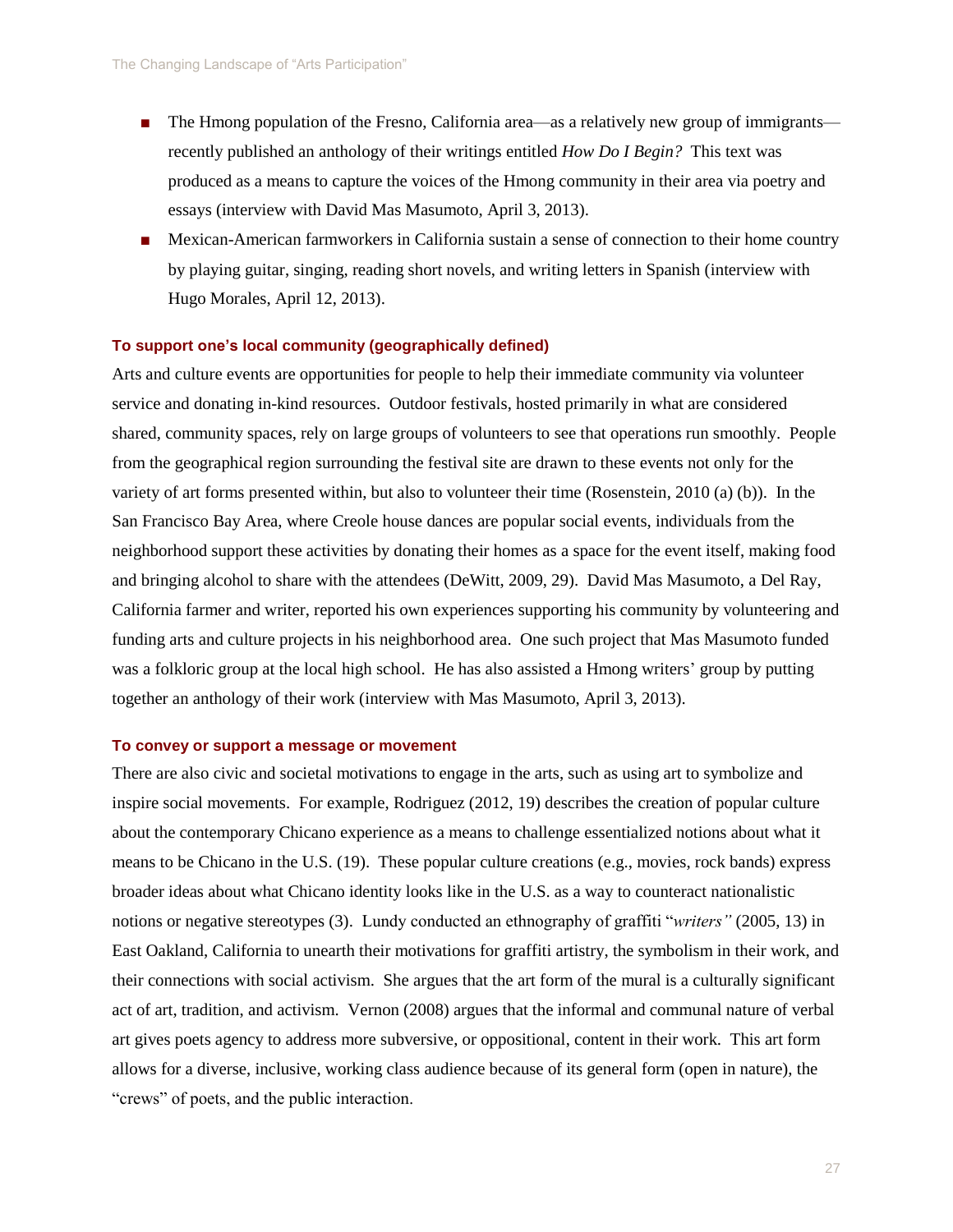*Immersing myself in a community of artists and creative [people] has been rewarding. [It's important] that you're part of building an intentional community of folks working for justice.* (interview with Jeff Chang [paraphrased], April 12, 2013)

## **Decision Model & Barriers**

Often, barriers to participation are discussed in the context of why attendance at traditional non-profit arts organizations is not higher. In 2001, McCarthy and Jinnett published the RAND arts participation model, which outlined background, perceptual, practical and experiential factors that, individually and collectively, define a cycle of variables influencing the decision-making process about arts participation.

Mirroring the RAND conceptual model, Farrell and Medvedeva (2010) summarize barriers to museum attendance (13-14):

- Historically-grounded cultural barriers to participation in many established cultural institutions because of overt discrimination and exclusionary practices
- The lack of specialized knowledge and a cultivated aesthetic taste ("cultural capital") required for understanding and appreciating what are perceived to be elite art forms
- No strong tradition of participation in the cultural form fostered in childhood or through family experience and tradition
- Lack of a strong social network that encourages participation in this art form
- Changing patterns of work and leisure, and changing structure and dynamics of family life that make limit time and opportunity for engagement
- Structural impediments: geography, transportation, financial barrier to entry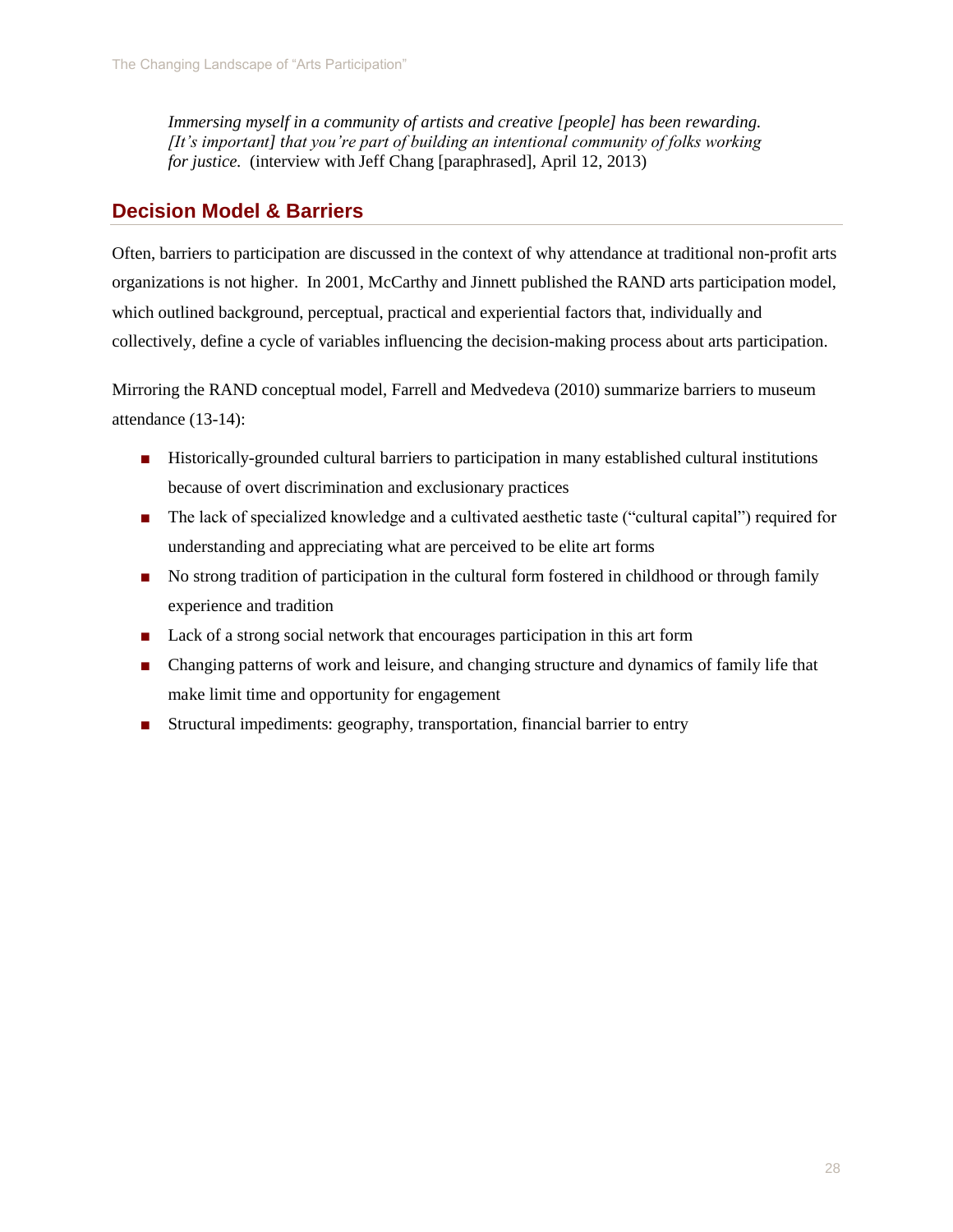# **Conclusion**

This report reviews a broad range of literature and expert insights about what constitutes art, culture, and/or creative expression. It aims to contribute to a public discussion about which aspects of expression are most relevant to and feasible for measurement, along with the most appropriate research tools and methodologies for capturing the breadth of cultural expression within multiple kinds of communities. A new cultural paradigm has emerged in which *participation*, broadly defined, has greatly expanded the range of activities that people engage in beyond *attendance* at traditionally defined cultural events taking place in traditionally recognized cultural settings. We hope that this report contributes to advancing the field by suggesting a wider scope of research in support of a deeper understanding of the activities, informal and formal, that contribute to vibrant cultural lives and communities.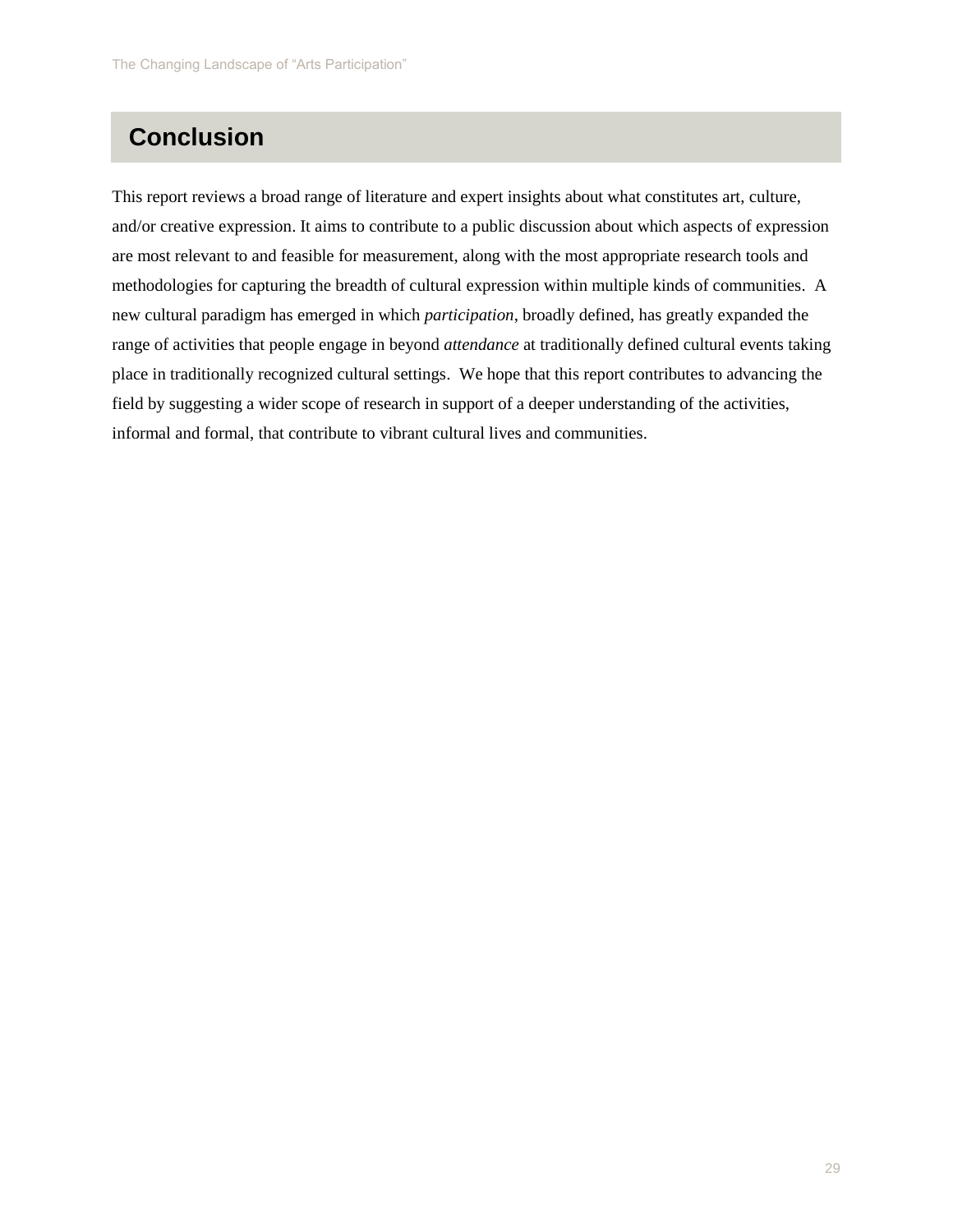# **Works Reviewed**

- Alcedo, Russ Patrick Perez. 2003. "Traveling Performance: An Ethnography of Philippine Religious Festival." in *Dance History and Theory*. Ann Arbor, MI: University of California, Riverside.
- Alim, H. Samy. 2011. "Moving the crowd, 'crowding' the emcee: The coproduction and contestation of black normativity in freestyle rap battles." Pp. 422-39, edited by Jooyoung Lee and Lauren Mason Carris. Discourse and Society.
- Alvarez, Maribel. 2005. "There's Nothing Informal About It: Participatory arts within the cultural ecology of Silicon Valley." San Jose, CA: Cultural Initiatives Silicon Valley.
- Australia, Artsupport. 2012. "How to work the crowd: A snapshot of barriers and motivations to crowdfunding." Sydney: Australia Council for the Arts.
- Baach, Patience. 2010. "Interwoven: Reshaping 'Authentic' Hmong Culture through Craft." Pp. 46 in *Department of Anthropology*: Northwestern University.
- Balling, Gitte, and Christensen Kann. 2013. "What is a non-user? An analysis of Danish surveys on cultural habits and participation." *Cultural Trends* 22(2):1-10.
- Belfiore, Eleonora, and Oliver Bennett. 2007. "Determinants of impact: Towards a better understanding of encounters with the arts." *Cultural Trends* (16):225-75.
- Bishop, Joyce M. 2009. ""Those Who Gather In": An Indigenous Ritual Dance in the Context of Contemporary Mexican Transnationalism." Pp. 391-413. Journal of American Folklore.
- Brook, Orian. 2011. "International Comparisons of public engagement in culture and sport." London: Department for Culture, Media and Sport, Economic Social Research Council.
- —. 2013. "Reframing models of arts attendance: Understanding the role of access to a venue. The case of opera in London." *Cultural Trends*.
- Brown, Alan. 2004. "The Values Study: Rediscovering the Meaning and Value of Arts Participation." Connecticut Commission on Culture and Tourism.
- —. 2006. "An Architecture of Value." *Grantmakers in the Arts* (Winter 2006):18-25.
- Brown, Alan S., and Jennifer L. Novak. 2007. "Assessing the Intrinsic Impacts of a Live Performance." San Francisco, CA: WolfBrown.
- Brown, Alan S., and Jennifer L. Novak-Leonard. 2013. "Measuring the intrinsic impacts of arts attendance." *Cultural Trends* 22 (3/4): 223-233.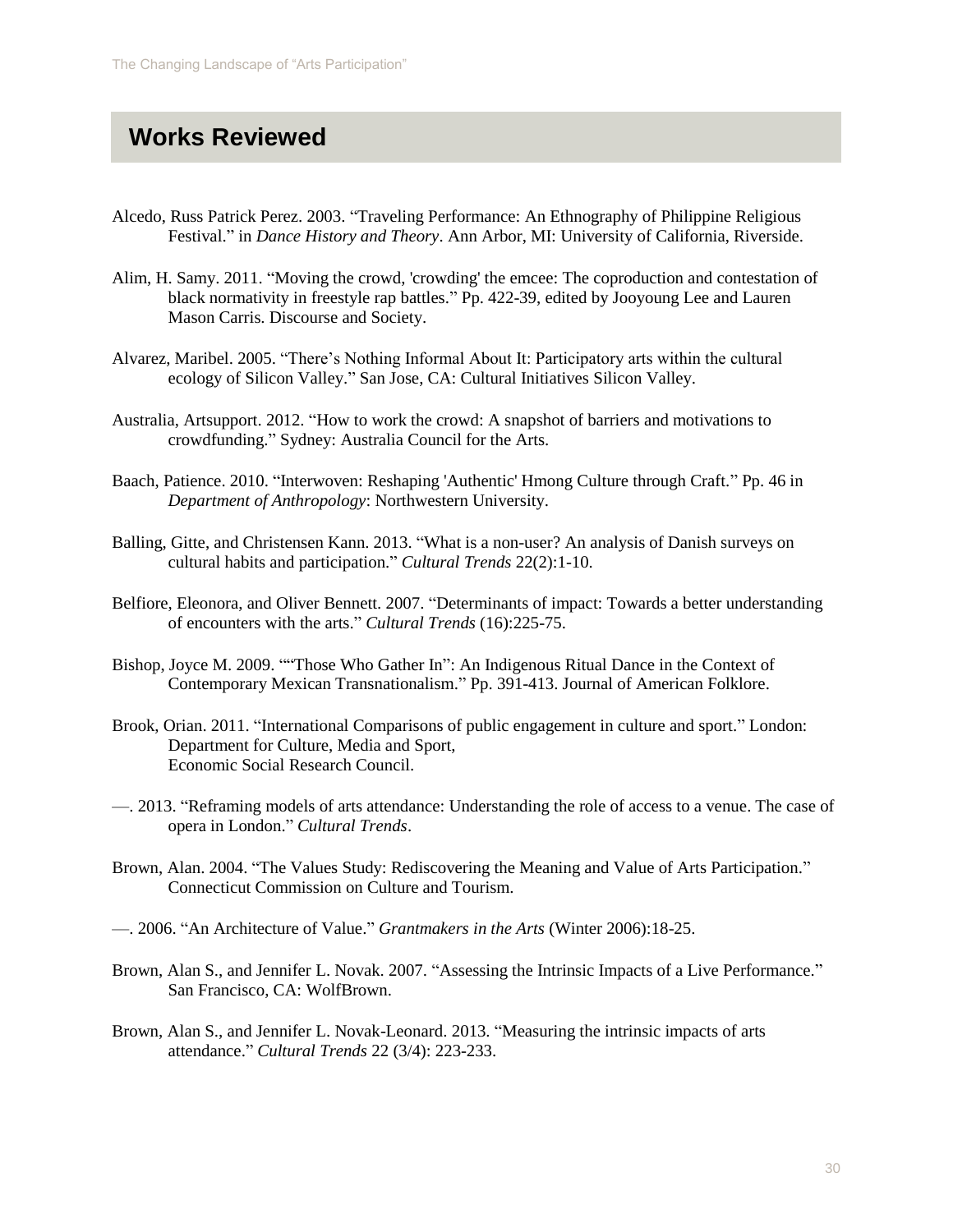- Brown, Alan S., Jennifer L. Novak-Leonard, and Shelly Gilbride. 2011. "Getting In on the Act." San Francisco, CA: The James Irvine Foundation.
- Brown, Alan S., Jennifer L. Novak, and Amy Kitchener. 2008. "Cultural Engagement in California's Inland Regions." San Francisco, CA: WolfBrown.
- Burgess, Jean., and Joshua. Green. 2009. *YouTube: Online Video and Participatory Culture*. Cambridge: Polity Press.
- Canon, Sherri Dawn. 2005. "Music, dance, and family ties: Ghanaian and Senegalese immigrants in Los Angeles." Pp. 311. Ann Arbor, MI: The University of Texas at Austin.
- Cardozo, Catherine Louise. 2005. "The California Indian Basketweavers Association: A Native agency for change and cultural continuity." Pp. 882. Ann Arbor, MI: University of California, Davis.
- Chavez, Yve B. 2012. "Indigenizing Southern California Indian Basket Studies: Unpacking Issues of "Mission" and "Tradition.". Pp. 142 in *Department of Art History*. Ann Arbor, MI: University of Washington.
- Conner, Lynne. 2007. "In and Out of the Dark." in *Engaging Art: The Next Great Transformation of America's Cultural Life*, edited by Steven J. Tepper and Bill Ivey. New York: Routledge.
- Corp, A. M. S. Planning and Research. 1995. "A Practical Guide to Arts Participation Research." in *Research Report*. Washington, DC: National Endowment for the Arts.
- Culture, European Statistical System Network on. 2012. "European Statistical works on Culture, ESSnet-Culture Final Report, 2012." in *Culture Etudes*. Paris.
- DiMaggio, Paul, and Francie Ostrower. 1992. "Race, Ethnicity and Participation in the Arts." in *Research Report*. Washington, DC: The National Endowment for the Arts.
- DiMaggio, Paul, and Fernandez-Kelly Patricia (Eds.). 2010. *Arts in the Lives of Immigrant Communities in the United States*. New Brunswick, NJ: Rutgers University Press.
- Eisentraut, Jochen. 2012. *The Accessibility of Music Participation, Reception, and Contact*: Cambridge University Press.
- Elkin, Courtney Carmel. 2007. "Clashes of cultural memory in popular festival performance in Southern California: 1910s--present." Pp. 214 in *Theater*. Ann Arbor, MI: University of California, Los Angeles.
- Farrell, Betty. 2008. "Changing Culture and Practices Inside Organizations." in *Entering Cultural Communities: Diversity and Change in the Nonprofit Arts*, edited by Diane Grams and Betty Farrell. New Brunswick, NJ: Rutgers University Press.
- Farrell, Betty, and Maria Medvedeva. 2010. "Demographic Transformation and the Future of Museums." Washington, DC: American Association of Museums.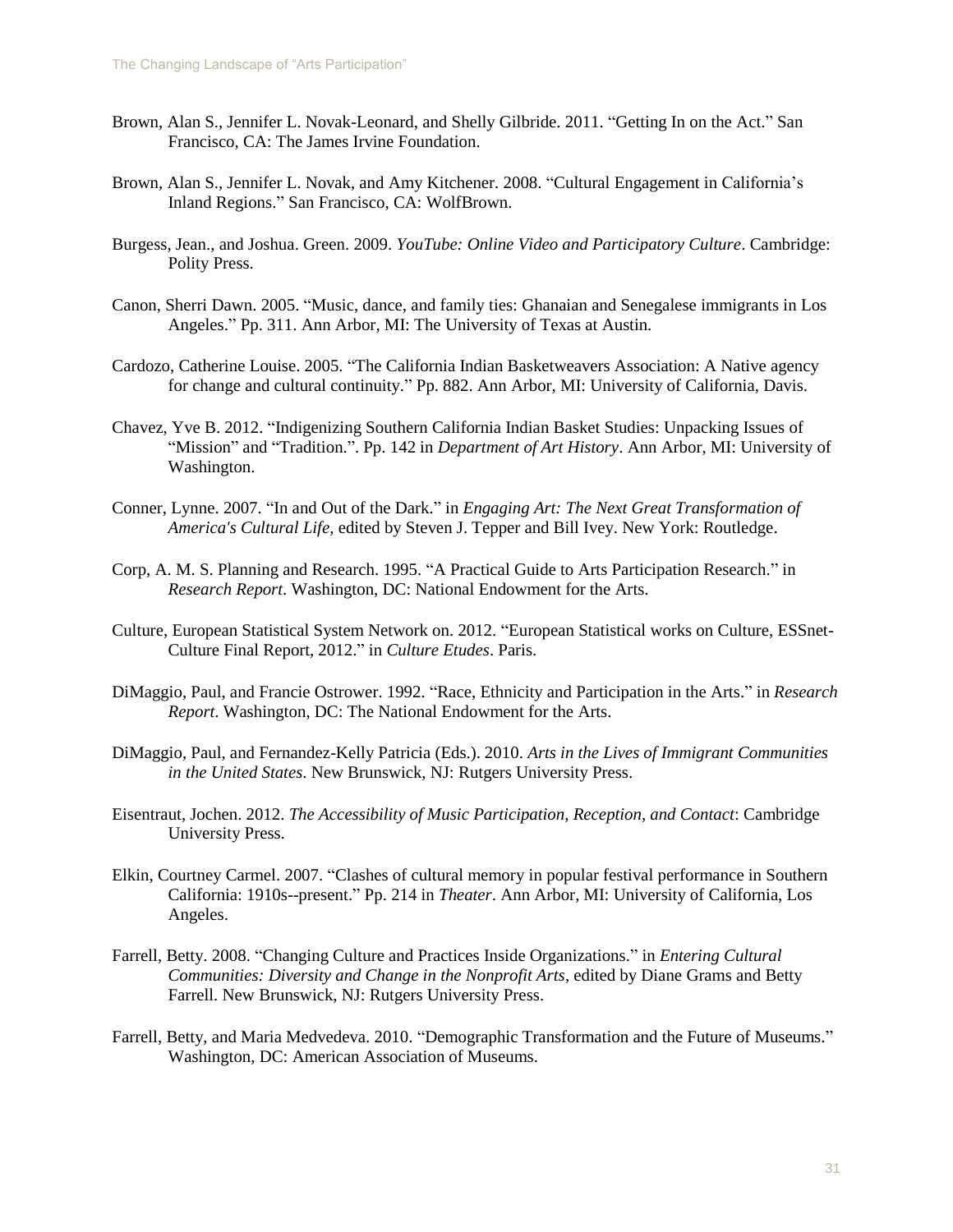- Fernandez-Kelly, Patricia. 2010. "A Howl to the Heavens: Art in the Life of First- and Second-Generation Cuban Americans." Pp. 52-71 in *Art in the Lives of Immigrant Communities in the United States*, edited by Paul DiMaggio and Patricia Fernandez-Kelly. New Brunswick, NJ: Rutgers University Press.
- Hernandez-Avila, Ines. 2010. "Performing Ri(gh)t(e)s: (W)Riting the Native (In and Out of) Ceremony." *Theatre Research International* 35(2):139-51.
- Honma, Todd. 2011. "Cartographies of skin: Asian American adornment and the aesthetics of race." Pp. 154 in *American Studies and Ethnicity*. Ann Arbor, MI: University of Southern California.
- Isserman, Noah, and Ann Markusen. 2013. "Shaping the Future through Narrative: The Third Sector, Arts and Culture." *International Regional Science Review* 36(1):115-36.
- Ivey, Bill. 2008. *Arts, Inc.: How Greed and Neglect Have Destroyed Our Cultural Rights*. Berkeley, CA: University of California Press.
- Jackson, Maria Rosario, and Joaquin Herranz. 2002. "Culture Counts in Communities: A Framework for Measurement." Washington, DC: The Urban Institute.
- Jackson, Maria Rosario, Joaquin Herranz, and Florence Kabwasa-Green. 2003. "Arts and Culture Communities: Unpacking Participation." Washington, DC: The Urban Institute.
- Jackson, Maria Rosario, Florence Kabwasa-Green, and Joaquin Herranz. 2006. "Cultural Vitality in Communities: Interpretation and Indicators." Washington, DC: The Urban Institute.
- Jenkins, Henry, Sam Ford, and Josh Green. 2013. *Spreadable media : creating value and meaning in a networked culture*. New York: New York University Press.
- Jenkins, Henry. 2006. *Convergence Culture: Where Old and New Media Collide*. New York City: New York University Press.
- Jenkins, Henry., Ravi. Purushotma, Margaret. Weigel, Katie. Clinton, and Alice J. Robison. 2009. "Confronting the Challenges of Participatory Culture: Media Education for the 21st Century." Boston: Massachusetts Institute of Technology.

Jenkins, Henry., and Erin B. Reilly. 2013. "Project New Media Literacies."

Jones, Samuel (Ed.). 2009. *Expressive Lives*. London: DEMOS.

- Kaimikaua, Charmaine I. 2010. "The politics of cultural preservation: Communicating identity, resistance and empowerment for Hawaiians in a Southern California hula halau." Pp. 358 in *Humanities with a concentration in Social and Cultural Anthropology*. Ann Arbor, MI: California Institute of Integral Studies.
- Kraaykamp, Gerbert, and Koen van Eijck. 2005. "Personality, media preferences, and cultural participation." *Personality and Individual Differences* 38:1675-88.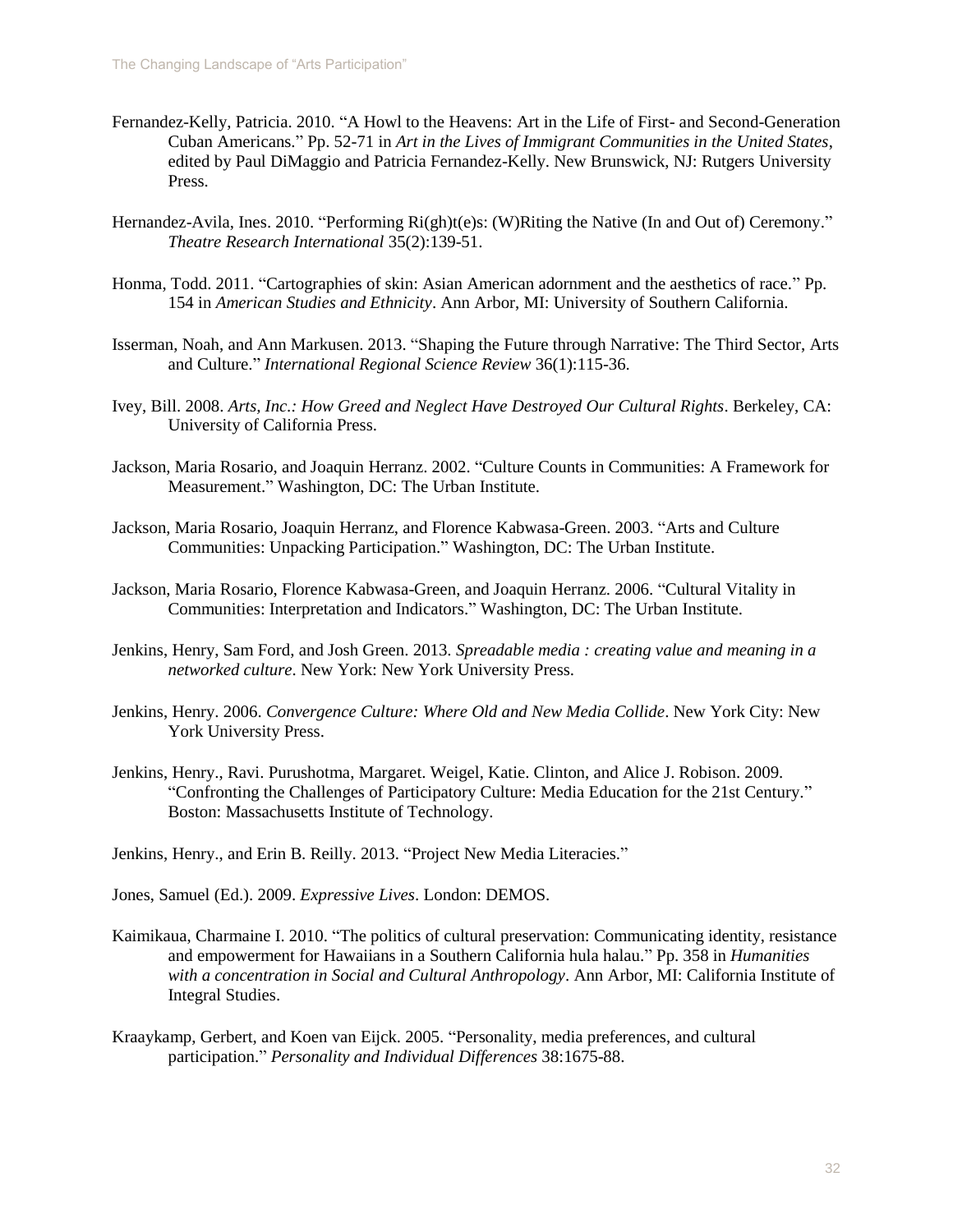- Kraaykamp, Gerbert, Wouter van Gils, and Wouter Ultee. 2008. "Cultural participation and time restrictions: Explaining the frequency of individual and joint cultural visits." *Poetics* 36:316-32.
- Kreidler, John, and Philip J. Trounstine. 2005. "Creative Community Index: Measuring Progress Toward A Vibrant Silicon Valley." San Jose, CA: Cultural Initiatives Silicon Valley.
- Kruger, Loren. 2003. "Diaspora, performance, and national affiliations in North America Introduction." *Theatre Research International* 28(3):259-66.
- Leadbeater, Charles, and Paul Miller. 2004. *The Pro-Am Revolution: How enthusiasts are changing our economy and society*. London: DEMOS.
- Lena, Jennifer C., and Danielle J. Lindemann. 2014. "Who Is an Artist?: New Data for an Old Question." *Poetics* 43: 70-85.
- Li, Ying. 2007. "Digital storytelling as participatory media practice for empowerment: The case of the Chinese immigrants in the San Gabriel Valley." University of Southern California.
- Literat, Ioana. 2012. "The Work of Art in the Age of Mediated Participation: Crowdsourced Art and Collective Creativity." *International Journal of Communication* 6:2962-84.
- London, M. T. M. 2010. "Digital Audiences engagement with arts and culture." Arts Council England.
- Lundy, Susan Alice. 2008. "Aerosol activists: Practices and motivations of Oakland's political graffiti writers." Pp. 668 in *Culture and Performance*. UMI Dissertations Publishing: University of California, Los Angeles.
- Madyaningrum, Monica E., and Christopher Sonn. 2011. "Exploring the meaning of participation in a community art project: A case study on the Seeming project." *Journal of Community & Applied Social Psychology* 21(4):358-70.
- Markusen, Ann et al. 2011. "California's Arts and Cultural Ecology." James Irvine Foundation.
- McCarthy, Kevin F., and Kimberly Jinnett. 2001. "A New Framework for Building Arts Participation." Santa Monica, CA: RAND.
- McCarthy, Kevin, Elizabeth Ondaatje, and Laura Zakaras. 2001. "Guide to the Literature on Participation in the Art." Santa Monica, CA: RAND Corporation.
- Medvedeva, Maria, Jennifer Novak-Leonard, and Alan S. Brown. 2012. "Audience Impact Study: Literature Review." Washington, DC: National Endowment for the Arts.
- Miles, Andrew. 2013. "Culture, participation and identity in contemporary Manchester." in *Culture in Manchester: Institutions and Urban Change since 1800*, edited by M. Savage and J. Wolff. Manchester: Manchester University Press.
- Miles, Andrew, and Alice Sullivan. 2012. "Understanding participation in culture and sport: Mixing methods, reordering knowledges." *Cultural Trends* 21(4):311-24.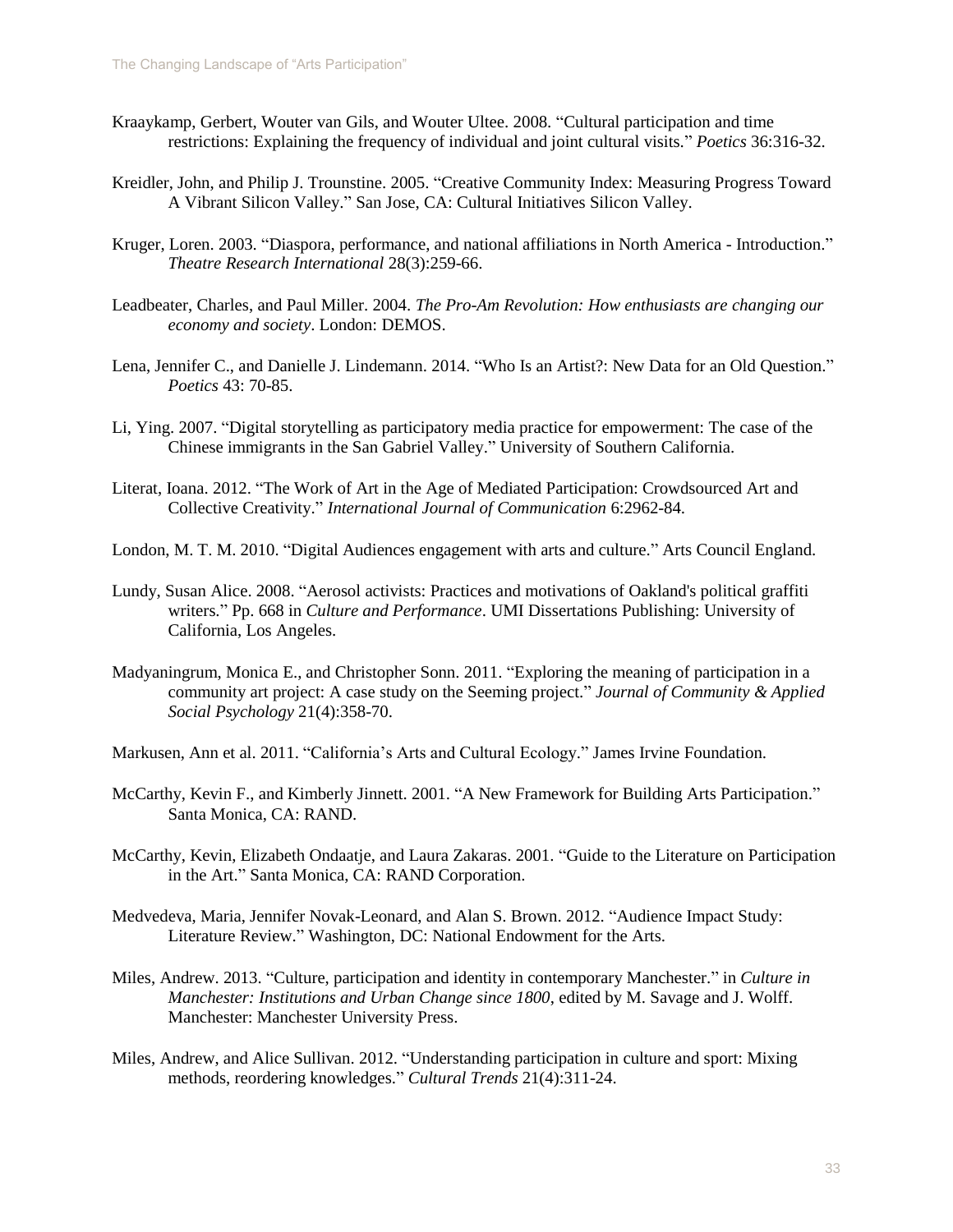- Moriarty, Pia. 2008. "Participatory Arts: The stranger brings a gift." San Francisco, CA: The San Francisco Foundation.
- National Endowment for the Arts. 2009. "2008 Survey of Public Participation in the Arts." Washington, DC: National Endowment for the Arts.
- —. 2010. "Meeting materials for Planning Meeting for redesign of 2012 Survey of Public Participation in the Arts."
- —. 2011. "2012 Survey of Public Participation Design Webinar."
- —. 2013. "How a Nation Engages with Art: Highlights from the 2012 Survey of Public Participation in the Arts." *Research Report #57*. Washington, DC: National Endowment for the Arts.
- Novak-Leonard, Jennifer L., and Alan Brown. 2011. "Beyond Attendance: A multi-modal understanding of arts participation." in *Research Report #54*. Washington, DC: National Endowment for the Arts.
- Nuttall, Denise Irene. 1998. "Embodying culture: Gurus, disciples and tabla players." The University of British Columbia (Canada).
- Orend, Richard. 1977. "Developing Research on the Arts Consumer." in *Research in the Arts: Proceedings of the Conference on Policy Related Studies of the National Endowment for the Arts*, edited by David Cwi. Baltimore: Walters Art Gallery.
- Ostrower, Francie. 2005. "Motivations Matter: Findings and Practical Implications of A National Survey of Cultural Participation." Washington, DC: The Urban Institute.
- Perry, Rachel, and Elizabeth Carnegie. 2012. "Reading Pro-Am theatre through a serious leisure lens: organisational and policy-making implications." *Leisure Studies*:1-16.
- Peters, Monnie, and Joni Cherbo. 1998. "The Missing Sector: The Unincorporated Arts." *Journal of Arts Management, Law & Society* 28(2):115-29.
- Petersen, Elizabeth. 1996. "The Changing Faces of Tradition: A report on the folk and traditional arts in the United States." in *Research Report*. Washington, DC: The Urban Institute.
- Pitts, Stephanie, and Karen Burland. 2013. "Listening to live jazz: an individual or social act?" *Arts Marketing: An International Journal* 3(1).
- Putnam, Robert D. 2000. *Bowling Alone: The Collapse and Revival of American Community*. New York: Simon & Schuster.
- Rabkin, Nick, and Eric C. Hedberg. 2011. "Arts Education in America: What the Declines Mean for Arts Participation." in *Research Report*. Washington, DC: National Endowment for the Arts.
- Rodriguez, Luis Carlos. 2012. "From Chicano therapy to globarriology: Chicana/o popular culture and identity in late 20th and early 21st century Los Angeles." University of Southern California.